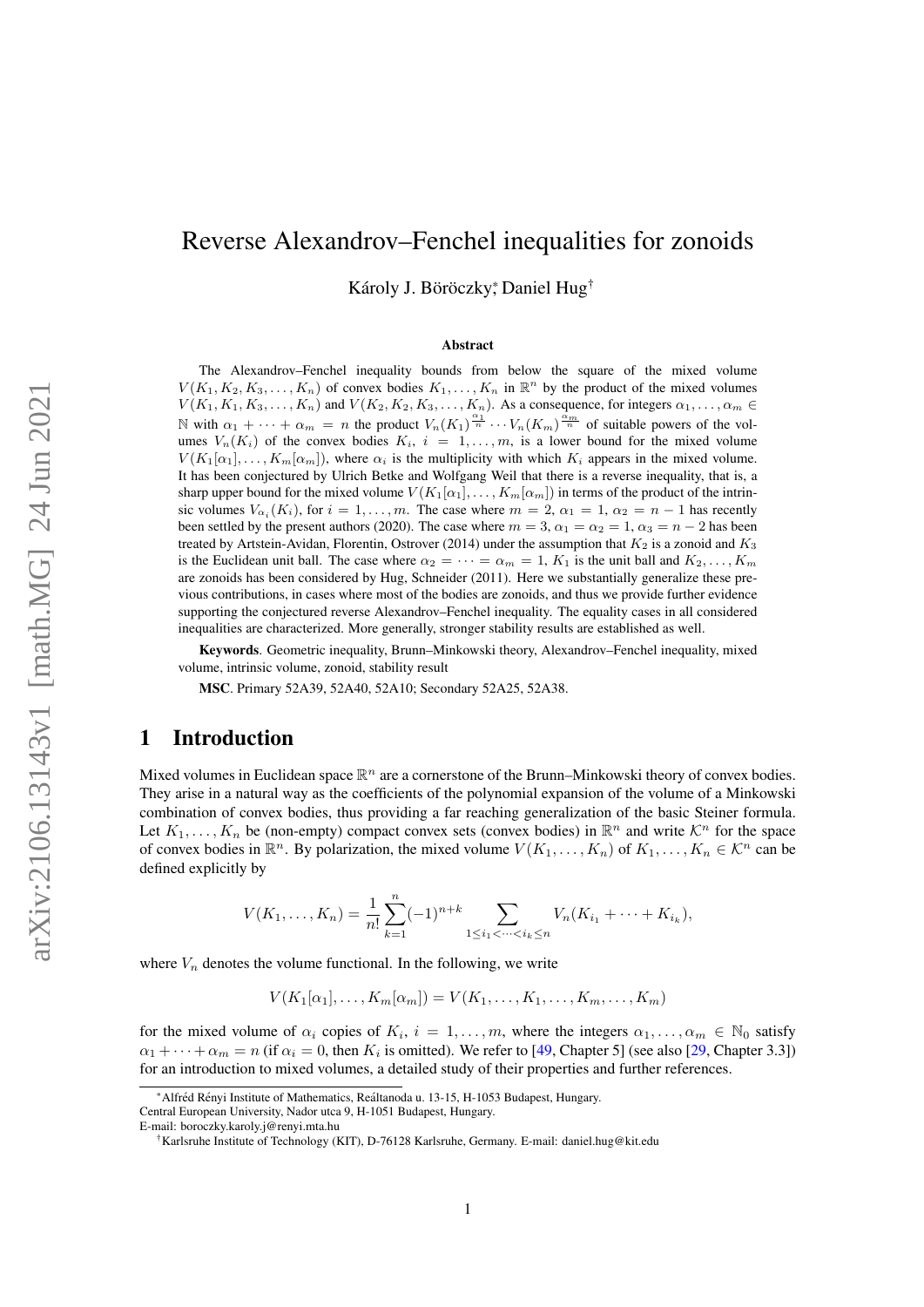<span id="page-1-2"></span>As functionals of convex bodies, mixed volumes provide far reaching conceptual generalizations of basic functionals such as surface area and mean width or other intrinsic volumes. The explicit connection to the *i*th intrinsic volume  $V_i$  in  $\mathbb{R}^n$  is given by the relation

$$
V_i(K) = \frac{\binom{n}{i}}{\kappa_{n-i}} V(K[i], B^n[n-i]), \quad i \in \{0, \dots, n\},\
$$

where  $K \subset \mathbb{R}^n$  is a convex body,  $B^n$  denotes the Euclidean unit ball of  $\mathbb{R}^n$ , and  $\kappa_j = \pi^{\frac{j}{2}}/\Gamma(\frac{j}{2}+1)$  is the j-dimensional volume of the j-dimensional unit ball in  $\mathbb{R}^j$ . The intrinsic volumes can also be introduced independently of their connection to mixed volumes. For another approach, let  $K$  be a convex body in  $\mathbb{R}^n$ . We write  $K|A$  for the orthogonal projection of K onto an affine subspace A of  $\mathbb{R}^n$ . If  $G(n, i)$  is the linear Grassmannian of *i*-dimensional linear subspaces of  $\mathbb{R}^n$  and  $\nu_i$  denotes the Haar probability measure on  $G(n, i)$ , then

$$
V_i(K) = {n \choose i}^{-1} \frac{\kappa_i \kappa_{n-i}}{\kappa_n} \int_{G(n,i)} V_i(C|L) \nu_i(dL), \quad i \in \{0, \ldots, n\}.
$$

In addition, we have  $V_0(K) = 1$ ,  $V_n(K) = V(K[n]) = V(K, \ldots, K) =: V(K)$  is the volume (the n-dimensional Lebesgue measure) of K, and  $V_i(K)$  is the i-dimensional Lebesgue measure  $\lambda_i(K)$  of K if dim $(K) \leq i$ .

Mixed volumes exhibit deep and surprising connections and have applications to seemingly unrelated subjects such as combinatorics, algebraic geometry or probability. One of the fundamental results for mixed volumes is the Alexandrov–Fenchel inequality which states that

$$
V(K_1, K_2, K_3, \ldots, K_n)^2 \ge V(K_1[2], K_3, \ldots, K_n) \cdot V(K_2[2], K_3, \ldots, K_n).
$$

Various approaches to this inequality have been developed (see [\[49,](#page-24-0) [29,](#page-23-0) [17,](#page-23-1) [52,](#page-24-1) [55\]](#page-24-2) and the literature cited there). However, despite considerable effort (see Schneider [\[45,](#page-24-3) [49\]](#page-24-0)) and substantial recent progress (see Shenfeld, van Handel [\[52,](#page-24-1) [53,](#page-24-4) [54\]](#page-24-5)), the confirmation of the conjectured classification of all equality cases by Schneider [\[44,](#page-24-6) [47,](#page-24-7) [48\]](#page-24-8) remains a challenging open problem. It follows from the Alexandrov–Fenchel inequality that if  $K_1, \ldots, K_m$  are compact convex sets in  $\mathbb{R}^n$  and  $\alpha_1, \ldots, \alpha_m \in \mathbb{N}$  satisfy  $\alpha_1 + \cdots + \alpha_m =$  $n$ , then

$$
V(K_1[\alpha_1],\ldots,K_m[\alpha_m]) \ge V_n(K_1)^{\frac{\alpha_1}{n}} \cdots V_n(K_m)^{\frac{\alpha_m}{n}}.
$$

As a reverse counterpart of the Alexandrov–Fenchel inequality, we state the following conjecture.

<span id="page-1-0"></span>**Conjecture 1.1.** If  $K_1, \ldots, K_m$ ,  $m \leq n$ , are compact convex sets in  $\mathbb{R}^n$ , and  $\alpha_1, \ldots, \alpha_m \in \mathbb{N}$  satisfy  $\alpha_1 + \cdots + \alpha_m = n$ , then

$$
\binom{n}{\alpha_1,\ldots,\alpha_m} V(K_1[\alpha_1],\ldots,K_m[\alpha_m]) \leq V_{\alpha_1}(K_1)\cdots V_{\alpha_m}(K_m).
$$

If  $dim(K_i) \ge \alpha_i$  for  $i = 1, \ldots, m$ , then equality holds if and only if  $dim(K_i) = \alpha_i$  for  $i = 1, \ldots, m$  and *the affine hulls of*  $K_1, \ldots, K_m$  *are pairwise orthogonal.* 

We note that  $V(K_1[\alpha_1], \ldots, K_m[\alpha_m]) > 0$  if and only if there exist  $\alpha_i$ -dimensional convex sets  $C_i \subset$  $K_i$  for  $i = 1, ..., m$  such that  $C_1 + \cdots + C_m$  is n-dimensional.

Conjecture [1.1](#page-1-0) was suggested by Betke and Weil [\[10,](#page-22-0) Section 6] in a less explicit form and verified in the plane (but see also [\[1,](#page-22-1) [6\]](#page-22-2) for related recent work). For  $n \geq 3$ , the conjecture is proved by Böröczky and Hug [\[12\]](#page-22-3) in the particular case where  $m = 2$ ,  $\alpha_1 = 1$  and  $\alpha_2 = n - 1$ , which provides a reverse form of the Minkowski inequality.

<span id="page-1-1"></span>**Theorem 1.2** (Reverse Minkowski Inequality, [\[12\]](#page-22-3)). *If*  $K_1$ ,  $K_2$  *are compact convex sets in*  $\mathbb{R}^n$ *, then* 

$$
nV(K_1[1], K_2[n-1]) \le V_1(K_1) \cdot V_{n-1}(K_2).
$$

*If*  $\dim(K_1) \geq 1$  *and*  $\dim(K_2) \geq n-1$ *, then equality holds if and only if*  $\dim(K_1) = 1$ ,  $\dim(K_2) = n-1$ *and the affine hulls of*  $K_1, K_2$  *are pairwise orthogonal.*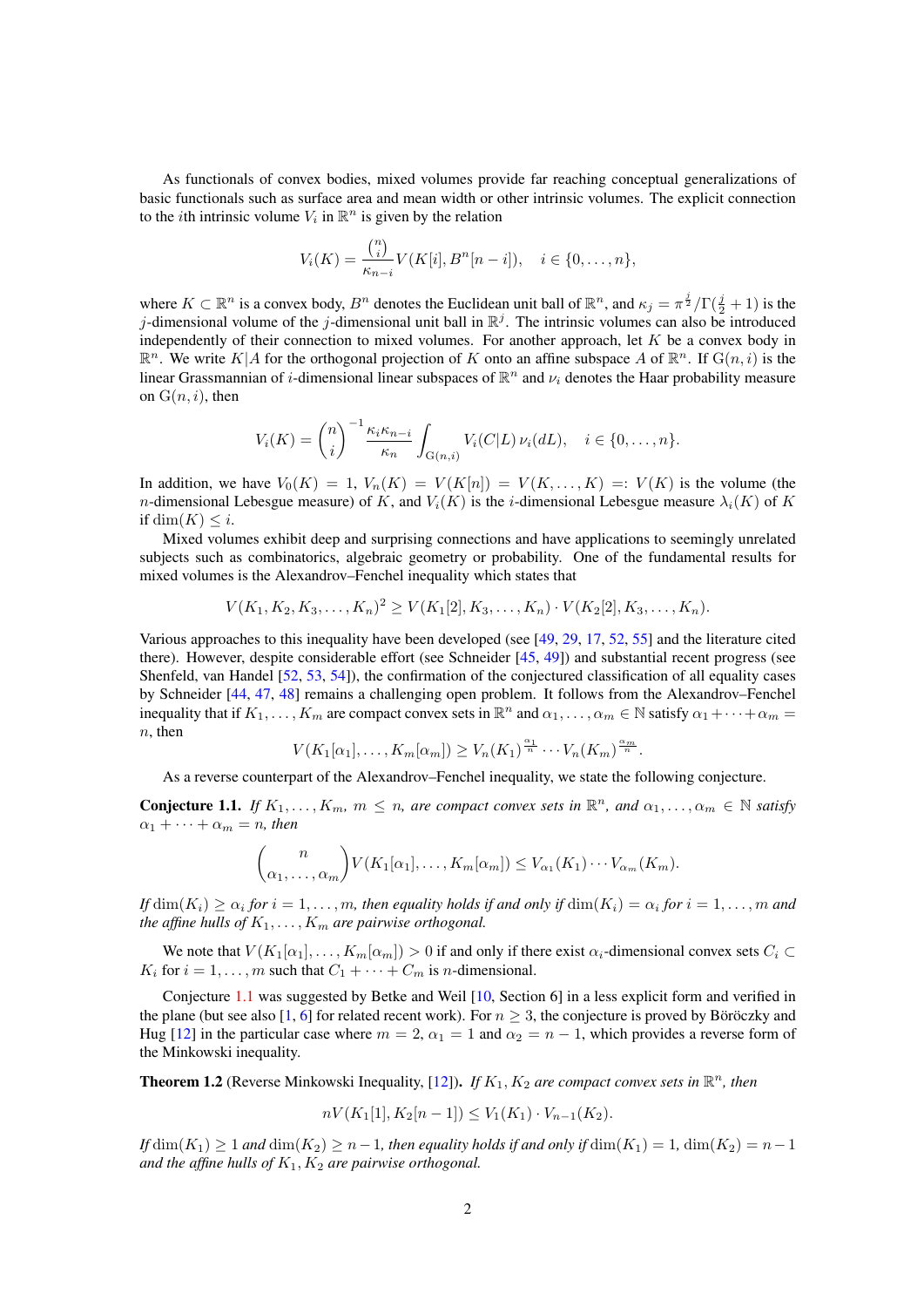<span id="page-2-3"></span>Let  $\langle \cdot, \cdot \rangle$  denote the Euclidean scalar product. For a convex body K in  $\mathbb{R}^n$ , the support function  $h(K, \cdot) : \mathbb{R}^n \to \mathbb{R}$  of K is defined by  $h(K, u) = \max\{ \langle x, u \rangle : x \in K \}$  for  $u \in \mathbb{R}^n$ . It is a convex and (positively) homogeneous function on  $\mathbb{R}^n$ , where (positive) homogeneity means that  $h(K, \lambda u)$  $\lambda h(K, u)$  for  $\lambda \geq 0$  and  $u \in \mathbb{R}^n$ . It is known that any convex and homogeneous function on  $\mathbb{R}^n$  is the support function of a uniquely determined non-empty compact convex set. We say that a compact convex set Z in  $\mathbb{R}^n$  is a zonoid if there exists a non-trivial finite even generating Borel measure  $\varrho(Z, \cdot)$  on  $\mathbb{S}^{n-1}$ such that

$$
h(Z, u) = \int_{\mathbb{S}^{n-1}} |\langle u, v \rangle| \, \varrho(Z, dv), \qquad u \in \mathbb{R}^n.
$$

In fact, we do not have to assume that zonoids are centred at the origin  $o$  of  $\mathbb{R}^n$ , but could also consider arbitrary translates in the following, since all relevant functionals are translation invariant.

In this paper, we verify Conjecture [1.1](#page-1-0) if all the compact convex sets but possibly one (say  $K_1$  with multiplicity  $\alpha_1$ ) are zonoids or if  $K_1, K_2$  are arbitrary compact convex sets,  $K_1$  (say) has multiplicity  $\alpha_1 =$  $1, K<sub>2</sub>$  has arbitrary multiplicity and the remaining bodies are zonoids. The following partial confirmation of Conjecture [1.1](#page-1-0) admits the additional inclusion of several copies of the unit ball  $B<sup>n</sup>$ . Thus we obtain generalizations of partial results available in the literature (see the subsequent comments).

<span id="page-2-0"></span>**Theorem 1.3.** *Let integers*  $0 \le \gamma \le \beta \le n$ ,  $0 \le m \le n$  *and*  $\alpha_1, \ldots, \alpha_m \ge 1$  *with*  $\alpha_1 + \cdots + \alpha_m = n - \beta$ be given. If  $Z_1, \ldots, Z_m$  are zonoids and  $K$  is a compact convex set in  $\mathbb{R}^n$ , then

<span id="page-2-1"></span>
$$
\binom{n}{\gamma, \beta - \gamma, \alpha_1, \dots, \alpha_m} V(K[\gamma], B^n[\beta - \gamma], Z_1[\alpha_1], \dots, Z_m[\alpha_m])
$$
\n
$$
\leq \kappa_{\beta - \gamma} V_{\gamma}(K) V_{\alpha_1}(Z_1) \cdots V_{\alpha_m}(Z_m). \tag{1}
$$

*If*  $dim(Z_i) \ge \alpha_i$  for  $i = 1, \ldots, m$  and  $dim(K) \ge \gamma$ , then equality holds if and only if the affine hulls of  $K, Z_1, \ldots, Z_m$  are pairwise orthogonal.

 $\textit{If } \gamma = \beta \text{, } \dim(Z_i) \geq \alpha_i \textit{ for } i=1,\ldots,m \textit{ and } \dim(K) \geq \gamma, \textit{ then equality holds if and only if the affine } \beta_i \geq 1$ *hulls of*  $K, Z_1, \ldots, Z_m$  are pairwise orthogonal. Then we also have  $dim(K) = \gamma$  and  $dim(Z_i) = \alpha_i$  for  $i=1,\ldots,m$ .

**Remarks 1.4.** (a) In the special case where  $\gamma = \beta$  we thus confirm the conjecture in the case where one of the bodies is arbitrary and the others are zonoids.

(b) Since  $B<sup>n</sup>$  is a zonoid, Theorem [1.3](#page-2-0) also yields that

$$
\binom{n}{\gamma, \beta - \gamma, \alpha_1, \dots, \alpha_m} V(K[\gamma], B^n[\beta - \gamma], Z_1[\alpha_1], \dots, Z_m[\alpha_m])
$$
  

$$
\leq V_{\gamma}(K)V_{\beta - \gamma}(B^n)V_{\alpha_1}(Z_1)\cdots V_{\alpha_m}(Z_m),
$$

However, since  $\kappa_{\beta-\gamma} \leq V_{\beta-\gamma}(B^n)$  with strict inequality unless  $\beta-\gamma = n$  (see Lemma [3.1](#page-7-0) below), this is weaker than  $(1)$ .

(c) In the special case  $\gamma = 1$ ,  $\beta = n - 1$  and  $m = \alpha_1 = 1$ , and writing  $Z_1 = Z$ , Theorem [1.3](#page-2-0) yields

$$
V(K, Z, B^{n}[n-2]) \le \frac{\kappa_{n-2}}{n(n-1)} V_1(K) V_1(Z).
$$

If K, Z are at least one-dimensional, then equality holds if and only if K and Z lie in orthogonal affine subspaces. Since  $\kappa_{n-1}V_1(K) = nV(K, B^n[n-1])$ , this recovers Theorem 1.2 in [\[1\]](#page-22-1).

(d) The special case where  $\gamma = 0$ ,  $\beta = n - m$  and  $\alpha_1 = \cdots = \alpha_m = 1$ , which involves only zonoids with multiplicity one (except for the unit ball  $B<sup>n</sup>$ ), has been established in [\[30,](#page-23-2) Theorem 2]. However, the main contribution in  $[30]$  was the proof of the inequality

<span id="page-2-2"></span>
$$
V(Z_1, \ldots, Z_m, B^n[n-m]) \ge 2^m \kappa_{n-m}
$$
\n<sup>(2)</sup>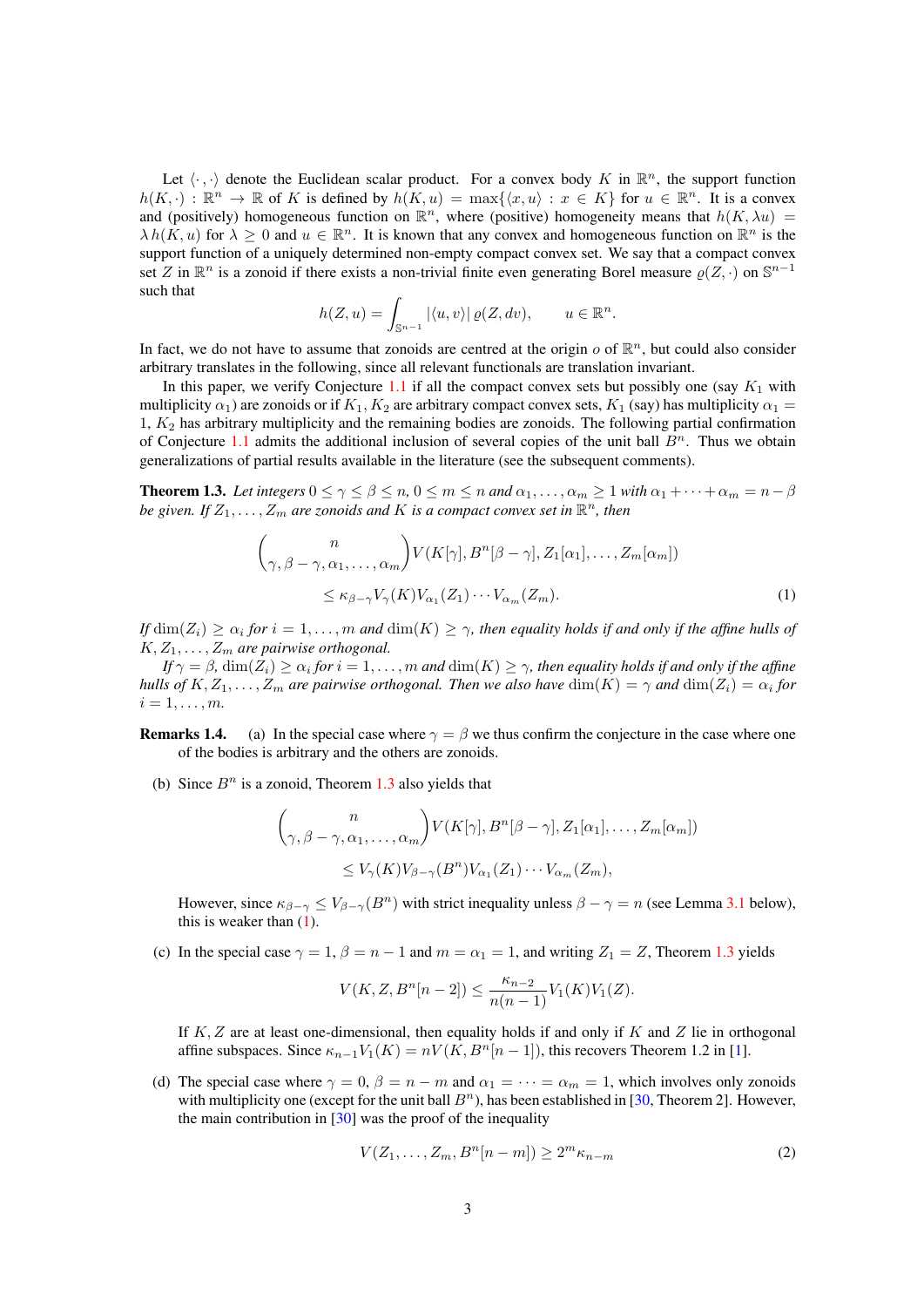<span id="page-3-2"></span>for zonoids  $Z_1, \ldots, Z_m$  in  $\mathbb{R}^n$  with isotropic generating measures (which amounts to zonoids in special positions). Here equality holds for  $m \geq 2$  if and only if  $Z_1 = \cdots = Z_m$  is a cube of side length 2 (for  $m = 1$  the inequality is an equality). From a very special case of [\(2\)](#page-2-2), inequalities for intrinsic volumes which are reverse to classical ones, have been derived in [\[30\]](#page-23-2) (see [\[15,](#page-23-3) [41\]](#page-24-9) for related recent investigations). Such reverse inequalities are based on an intermediate maximization or minimization of the relevant functionals over affine equivalence classes of convex bodies, as suggested for instance already in classical work by Behrend [\[9\]](#page-22-4) (see also [\[30,](#page-23-2) Introduction] and [\[35\]](#page-23-4)).

- (e) Reverse inequalities obtained by an affine optimization process as indicated in (d) or involving only affine invariant functionals (see [\[35,](#page-23-4) [40\]](#page-24-10) or [\[49,](#page-24-0) Chapter 10] and the literature cited there) had a substantial impact on the Brunn–Minkowski theory. The major breakthrough came with Ball's reverse isoperimetric inequality [\[2\]](#page-22-5). Since then, this line of research has been explored repeatedly (see, e.g., [\[3,](#page-22-6) [4,](#page-22-7) [7,](#page-22-8) [8,](#page-22-9) [33,](#page-23-5) [36,](#page-23-6) [37,](#page-24-11) [38,](#page-24-12) [43\]](#page-24-13) and the literature cited there). It should be pointed out, however, that Conjecture [1.1](#page-1-0) is not concerned with an affine invariant inequality although mixed volumes are invariant with respect to the simultaneous application of a volume preserving affine map to all convex bodies involved.
- (f) Motivated by the interpretation of the classical Bezout inequality in algebraic geometry in terms of ´ mixed volumes, Saroglou, Soprunov, Zvavitch [\[42\]](#page-24-14) showed that

$$
V(L_1, \ldots, L_n)V(K) \le n V(L_1, K[n-1])V(L_2, \ldots, L_n, K)
$$
\n(3)

for all convex bodies  $K, L_1, \ldots, L_n \subset \mathbb{R}^n$ , by combining an inequality due to Discant (which provides a lower bound for the relative inradius of one convex body with respect to another convex body) with the monotonicity of the mixed volumes. More general inequalities in this spirit have been found by Xiao [\[56\]](#page-24-15). Although (some of) these inequalities turn out to be sharp, they do not imply the reverse Minkowski inequality by special choices of  $L_i$ , K. For instance, the natural choice  $K = B^n$ ,  $L_1 =: K_1, L_2 = \cdots = L_n =: K_2$  yields

$$
V(K_1, K_2[n-1]) \le \frac{2\kappa_{n-1}}{\kappa_n} \cdot \frac{1}{n} V_1(K_1) V_{n-1}(K_2)
$$

with

$$
\frac{2\kappa_{n-1}}{\kappa_n} \sim \sqrt{\frac{2}{\pi}} \cdot \sqrt{n}.
$$

In addition to Theorem [1.3,](#page-2-0) which provides support to the conjectured reverse Alexandrov–Fenchel inequality, we also verify the following generalization of the reverse Minkowski inequality from [\[12\]](#page-22-3), stated as Theorem [1.2.](#page-1-1)

<span id="page-3-0"></span>**Theorem 1.5.** Let  $K_1, \ldots, K_m$  be compact convex sets in  $\mathbb{R}^n$ ,  $2 \leq m \leq n$ , and let the integers  $\alpha_1, \ldots, \alpha_m \geq 1$  *satisfy*  $\alpha_1 + \cdots + \alpha_m = n$ . If  $\alpha_1 = 1$  and  $K_3, \ldots, K_m$  are zonoids, then

<span id="page-3-1"></span>
$$
\binom{n}{\alpha_1,\ldots,\alpha_m} V(K_1[\alpha_1],\ldots,K_m[\alpha_m]) \le V_{\alpha_1}(K_1)\cdots V_{\alpha_m}(K_m). \tag{4}
$$

If  $dim(K_i) \ge \alpha_i$  for  $i = 1, \ldots, m$ , then equality holds if and only if  $dim(K_i) = \alpha_i$  for  $i = 1, \ldots, m$  and *the affine hulls of*  $K_1, \ldots, K_m$  *are pairwise orthogonal.* 

Stability results provide strengthened versions of geometric inequalities. The first stability forms of the Brunn–Minkowski inequality were due to Minkowski himself (see Groemer [\[24\]](#page-23-7)). If the distance of the convex bodies is measured in terms of the so-called Hausdorff distance, then Diskant [\[18\]](#page-23-8) and Groemer [\[23\]](#page-23-9) provided close to optimal stability versions (see Groemer [\[24\]](#page-23-7)). However, the natural distance is in terms of the volume of the symmetric difference, and the essentially optimal result is due to Figalli, Maggi, Pratelli [\[21,](#page-23-10) [22\]](#page-23-11). It has been slightly improved subsequently by Segal [\[51\]](#page-24-16), and even further by Kolesnikov, Milman [\[31\]](#page-23-12). The paper Eldan, Klartag [\[19\]](#page-23-13) discusses "isomorphic" stability versions of the Brunn–Minkowski inequality.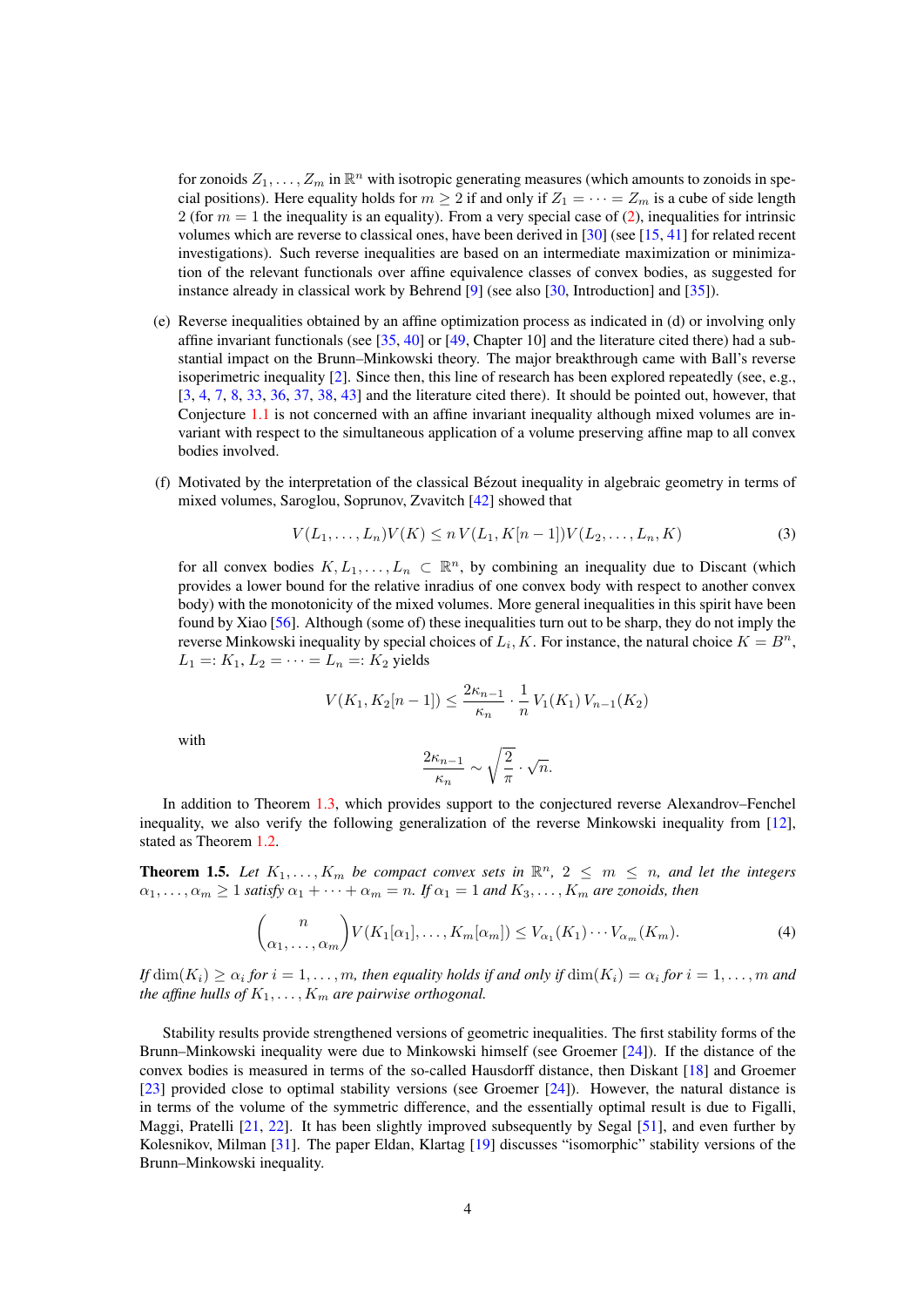<span id="page-4-3"></span>We note that the stability of the Brunn–Minkowski inequality has been considered even if the sets may not be convex. The case  $n = 1$  is clarified by Frieman (see Christ [\[16\]](#page-23-14)), and the case  $n = 2$  by van Hintum, Spink, Tiba [\[28\]](#page-23-15). If  $n > 3$ , then partial results with essentially optimal error term are due to Barchiesi, Julin [\[5\]](#page-22-10) (when one of the sets is convex) and to Hintum, Spink, Tiba [\[27\]](#page-23-16) (when the two sets coincide), and a stability formula (with not optimal error term) for any pair of bounded measurable sets is provided by Figalli, Jerison [\[20\]](#page-23-17).

Schneider [\[46\]](#page-24-17) and Martinez-Maure [\[39\]](#page-24-18) provide stability versions of the Alexandrov–Fenchel inequality if the bodies involved have  $C_+^2$  boundaries. For some additional recent related stability results, see [\[34,](#page-23-18) [11,](#page-22-11) [13,](#page-22-12) [14\]](#page-22-13).

In the following, we establish stability results for Theorems [1.3](#page-2-0) and [1.5.](#page-3-0) As a preparation, we need the following notation. For integers  $\alpha_1, \dots, \alpha_m \in \mathbb{N}$  with  $\alpha_1 + \dots + \alpha_m = n$  and for linear subspaces  $L_1, \ldots, L_m \subset \mathbb{R}^n$  with  $\dim(L_i) = \alpha_i$ , the bracket  $[L_1, \ldots, L_m]$  is defined as

$$
[L_1,\ldots,L_m]=|\det(u_1,\ldots,u_{\alpha_1},\ldots,u_{n-\alpha_m+1},\ldots,u_n)|,
$$

where  $u_1, \ldots, u_{\alpha_1}$  is an orthonormal basis of  $L_1, \ldots, u_{n-\alpha_m+1}, \ldots, u_n$  is an orthonormal basis of  $L_m$ . We observe that  $0 \leq [L_1, \ldots, L_m] \leq 1$ , with  $[L_1, \ldots, L_m] > 0$  if and only if  $L_1, \ldots, L_m$  span  $\mathbb{R}^n$ , and  $[L_1, \ldots, L_m] = 1$  if and only if  $L_1, \ldots, L_m$  are pairwise orthogonal.

For  $i = 1, \ldots, n$  we denote by  $r_i(K)$  the largest radius of *i*-dimensional ball contained in K. In particular,  $2r_1(K)$  is the diameter of K.

We recall that Böröczky and Hug  $[12]$  $[12]$  proved a stability version of the reverse Minkowski inequality (see Theorem [1.2\)](#page-1-1). We verify various stability versions of Theorems [1.3](#page-2-0) and [1.5](#page-3-0) in Sections [4](#page-10-0) and [5.](#page-18-0) In order to avoid technical details at this point, here we only quote the stability version of Theorem [1.3](#page-2-0) in the case where all compact convex sets are zonoids.

<span id="page-4-2"></span>**Theorem 1.6.** Let  $\varepsilon \in [0,1]$  and  $2 \le m \le n$ . Let  $Z_1, \ldots, Z_m$  be zonoids in  $\mathbb{R}^n$ , and let  $\alpha_1, \ldots, \alpha_m \ge 1$ *be integers with*  $\alpha_1 + \cdots + \alpha_m = n$ . If

$$
0 < V_{\alpha_1}(Z_1) \cdots V_{\alpha_m}(Z_m) \le (1+\varepsilon) {n \choose \alpha_1, \ldots, \alpha_m} V(Z_1[\alpha_1], \ldots, Z_{\alpha_m}[\alpha_m]),
$$

*then there exist*  $L_i \in G(n, \alpha_i)$  *for*  $i = 1, \ldots, m$  *such that* 

$$
[L_1,\ldots,L_m] \ge 1 - n^{10} 2^{\frac{n}{2}} \sqrt{\varepsilon}
$$

*and*

$$
Z_i \subset Z_i | L_i + n^{\frac{9}{2}} 2^{\frac{n}{2}} r_{\alpha_i}(Z_i) \sqrt{\varepsilon} B^n \quad \text{for } i = 1, \dots, m.
$$

#### 2 Mixed volumes involving zonoids

In the following, we use results from [\[49,](#page-24-0) Section 5.3.3]. Let Z be a zonoid in  $\mathbb{R}^n$  with centre at o and (non-negative) even generating measure  $\rho(Z, \cdot)$  on  $\mathbb{S}^{n-1}$ . This means that

$$
h(Z, u) = \int_{\mathbb{S}^{n-1}} |\langle u, v \rangle| \, \varrho(Z, dv), \quad u \in \mathbb{R}^n.
$$

The generating measure of  $Z$  is uniquely determined by this relation. It follows that

<span id="page-4-0"></span>
$$
V_n(Z) = \frac{2^n}{n!} \int_{\mathbb{S}^{n-1}} \cdots \int_{\mathbb{S}^{n-1}} |\det(v_1, \ldots, v_n)| \, \varrho(Z, dv_1) \cdots \varrho(Z, dv_n). \tag{5}
$$

Given the zonoids  $Z_1, \ldots, Z_n$  in  $\mathbb{R}^n$ , an application of [\(5\)](#page-4-0) to the Minkowski combination  $Z = \sum_{i=1}^n \lambda_i Z_i$ , for  $\lambda_1, \ldots, \lambda_n \geq 0$ , leads to

<span id="page-4-1"></span>
$$
V(Z_1, ..., Z_n) = \frac{2^n}{n!} \int_{\mathbb{S}^{n-1}} \cdots \int_{\mathbb{S}^{n-1}} |\det(v_1, ..., v_n)| \, \varrho(Z_1, dv_1) \cdots \varrho(Z_n, dv_n).
$$
 (6)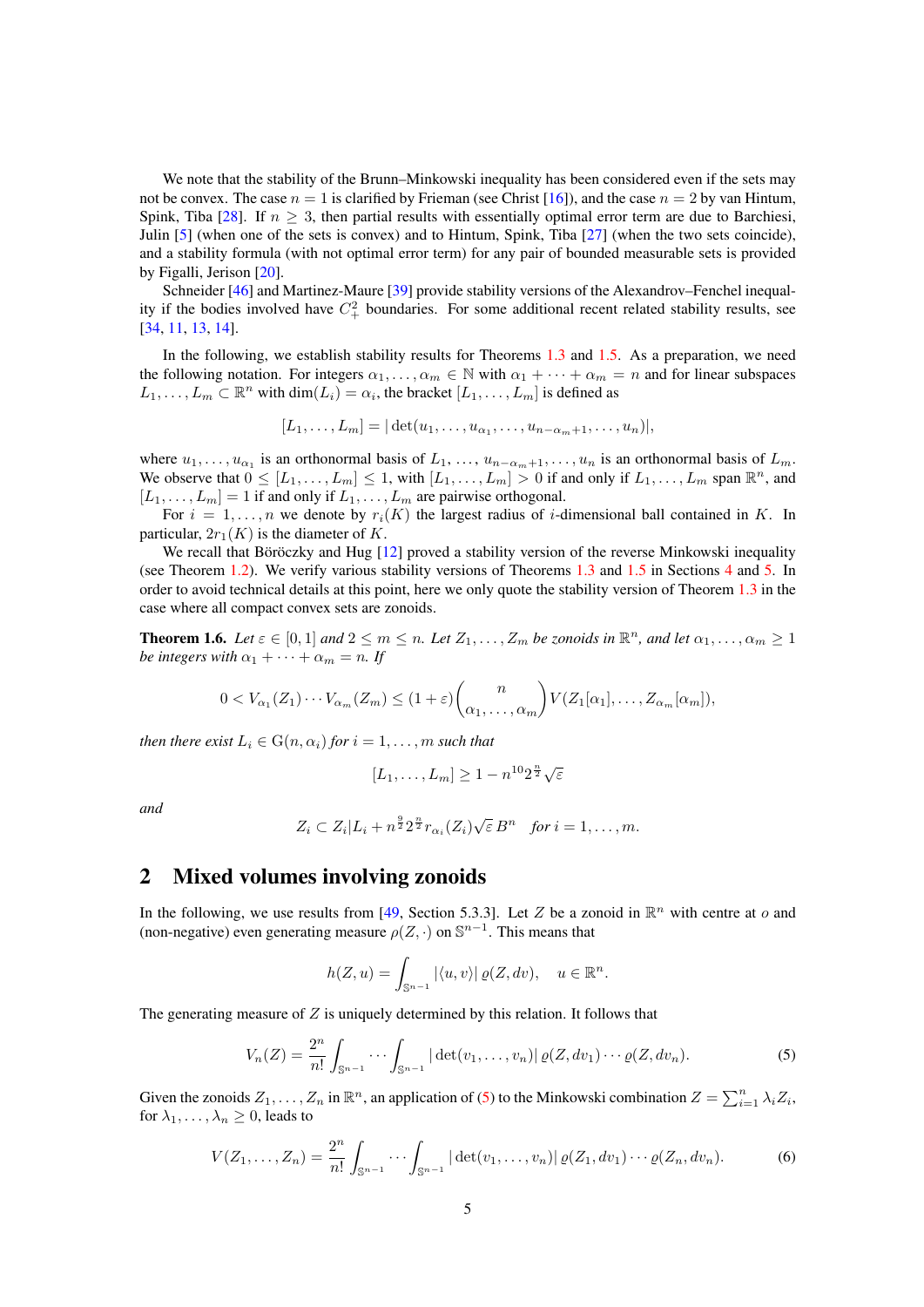<span id="page-5-3"></span>Clearly,  $(5)$  is recovered as a special case of  $(6)$ .

For  $u_1, \ldots, u_k \in \mathbb{S}^{n-1}$ , we write  $D_k(u_1, \ldots, u_k)$  to denote the k-volume of the parallelepiped  $[o, u_1]$  +  $\cdots$  + [o,  $u_k$ ], which can be computed as the absolute value of the determinant of the vectors  $u_1, \ldots, u_k$ in the k-dimensional linear subspace they span (or as zero, if they are linearly dependent). Alternatively,  $D_k(u_1, \ldots, u_k)$  is also equal to the norm of the alternating product of the vectors  $u_1, \ldots, u_k$ .

More generally, let  $\overline{U_1}, \ldots, \overline{U_m}$  be linear subspaces of  $\mathbb{R}^n$  with  $\dim(U_i) = \alpha_i \ge 1$ , where  $\alpha_1 + \cdots + \alpha_n$  $\alpha_m = n - \beta \le n$  and  $\beta \in \{0, \dots, n-1\}$ . Then the bracket  $[U_1, \dots, U_m]_{n-\beta}$  is defined as

$$
[U_1,\ldots,U_m]_{n-\beta} = |\det(u_1,\ldots,u_{\alpha_1},\ldots,u_{n-\beta-\alpha_m+1},\ldots,u_{n-\beta})|,
$$

where  $u_1, \ldots, u_{\alpha_1}$  is an orthonormal basis of  $U_1, \ldots, u_{n-\beta-\alpha_m+1}, \ldots, u_{n-\beta}$  is an orthonormal basis of  $U_m$ , and the determinant is calculated in the subspace  $U_1 + \cdots + U_m$  with the induced Euclidean structure, if the linear subspaces form a direct sum of dimension  $n - \beta$ , and as zero otherwise. This is equivalent to the definition in [\[50,](#page-24-19) Section 4.1]. Moreover, by basic (multilinear) linear algebra we have

<span id="page-5-0"></span>
$$
D_{n-\beta}(u_1,\ldots,u_{n-\beta})=[U_1,\ldots,U_m]_{n-\beta}D_{\alpha_1}(u_1,\ldots,u_{\alpha_1})\cdots D_{\alpha_m}(u_{n-\beta-\alpha_m+1},\ldots,u_{n-\beta}).
$$
 (7)

Next we recall from [\[49,](#page-24-0) Section 5.3.3] a formula for the mixed volume of convex bodies and zonoids (if at least one zonoid is involved). As usual, we write  $v^{(\alpha)}(\cdot,\ldots,\cdot)$  to denote the mixed volume of compact convex sets contained in some  $\alpha$ -dimensional linear (or affine) subspace. For a k-dimensional affine subspace A of  $\mathbb{R}^n$  with  $A = L + t$  for some  $t \in \mathbb{R}^n$  and  $L \in G(n, k)$ , we write  $A^{\perp}$  to denote the linear subspace  $L^{\perp} \in G(n, n-k)$ , the orthogonal complement of L. For  $u \in \mathbb{S}^{n-1}$  we set  $u^{\perp} = (\lim u)^{\perp}$ , where  $\overline{\ln u}$  is the linear subspace spanned by u.

Let  $1 \le j \le n, Z_1, \ldots, Z_j \subset \mathbb{R}^n$  be zonoids and let  $K_1, \ldots, K_{n-j}$  be general compact convex sets. Then (see [\[49,](#page-24-0) Theorem 5.3.2])

<span id="page-5-1"></span>
$$
V(K_1, ..., K_{n-j}, Z_1, ..., Z_j)
$$
  
= 
$$
\frac{2^j (n-j)!}{n!} \int_{\mathbb{S}^{n-1}} ... \int_{\mathbb{S}^{n-1}} D_j(u_1, ..., u_j)
$$
  
×  $v^{(n-j)} (K_1 |\ln\{u_1, ..., u_j\}^{\perp}, ..., K_{n-j} |\ln\{u_1, ..., u_j\}^{\perp})$   
×  $\varrho(Z_1, du_1) ... \varrho(Z_j, du_j).$  (8)

The jth projection generating measure  $\varrho_{(j)}(Z, \cdot)$  of a zonoid Z in  $\mathbb{R}^n$  with generating measure  $\varrho(Z, \cdot)$  is a non-negative measure on the linear Grassmannian  $G(n, j)$  of j-dimensional linear subspaces of  $\mathbb{R}^n$  and defined by

<span id="page-5-2"></span>
$$
\varrho_{(j)}(Z,\cdot) = \frac{2^j}{j! \kappa_j} \int_{(\mathbb{S}^{n-1})^j} \mathbf{1}\{ \lim\{u_1, \dots, u_j\} \in \cdot\} D_j(u_1, \dots, u_j) \, \rho(Z,\cdot)^{\otimes j} (d(u_1, \dots, u_j)). \tag{9}
$$

Now we combine [\(7\)](#page-5-0), [\(8\)](#page-5-1) and [\(9\)](#page-5-2) to obtain a representation of mixed volumes of general convex bodies and of zonoids counted with multiplicities. For this, let  $K_1, \ldots, K_\beta \subset \mathbb{R}^n$  be compact convex sets, and let  $Z_1, \ldots, Z_m$  be zonoids with multiplicities  $\alpha_1, \ldots, \alpha_m \geq 1$ , where  $\alpha_1 + \cdots + \alpha_m = n - \beta$  and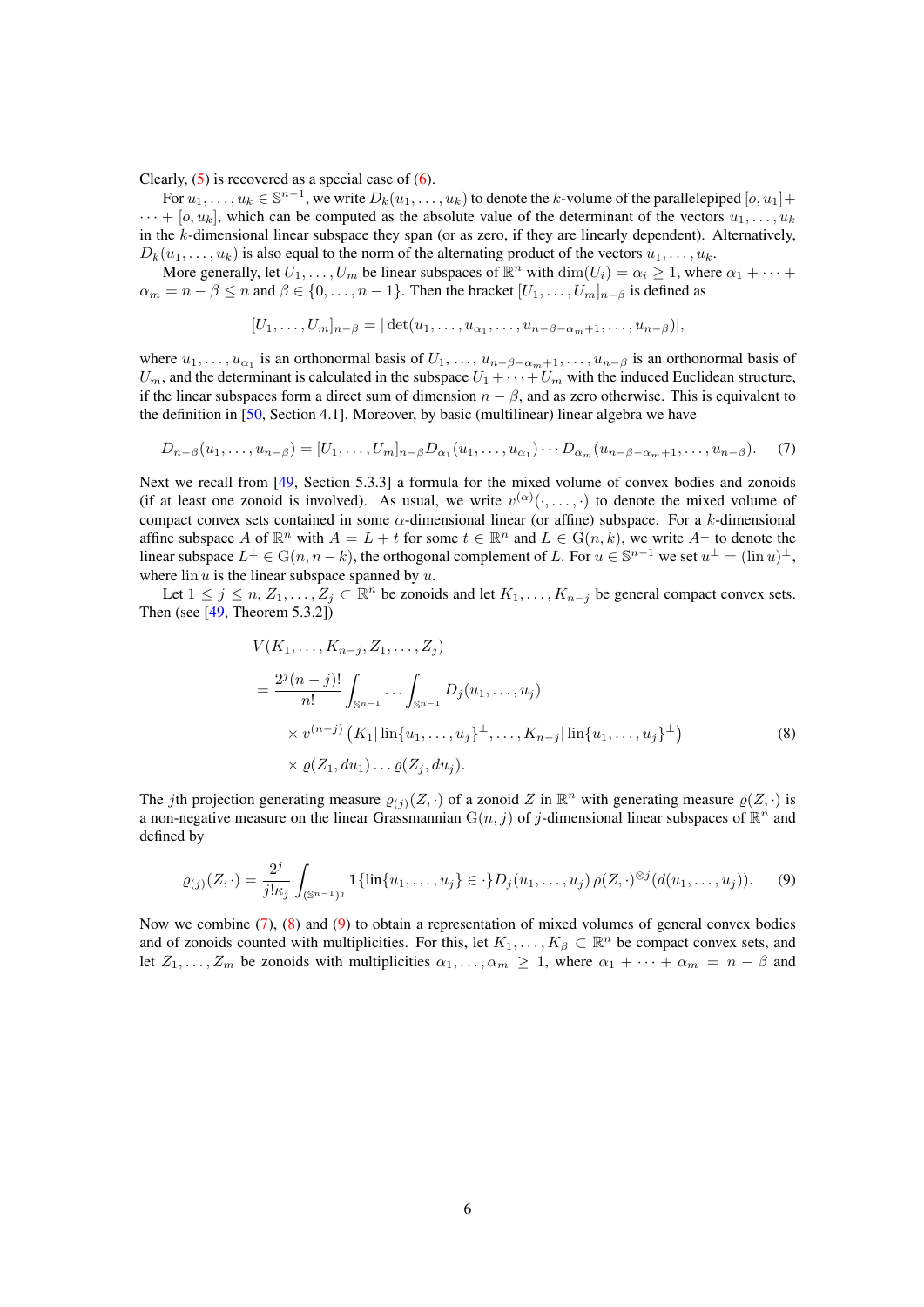$\beta \in \{0, \ldots, n-1\}$ . Then we obtain

$$
V(K_1, \ldots, K_\beta, Z_1[\alpha_1], \ldots, Z_m[\alpha_m])
$$
  
\n
$$
= \frac{2^{n-\beta}\beta!}{n!} \int_{\mathbb{S}^{n-1}} \cdots \int_{\mathbb{S}^{n-1}} D_{n-\beta}(u_1, \ldots, u_{n-\beta})
$$
  
\n
$$
\times v^{(\beta)} (K_1|\operatorname{lin}\{u_1, \ldots, u_{n-\beta}\}^{\perp}, \ldots, K_\beta|\operatorname{lin}\{u_1, \ldots, u_{n-\beta}\}^{\perp})
$$
  
\n
$$
\times \varrho(Z_1, du_1) \cdots \varrho(Z_1, du_{\alpha_1}) \cdots \varrho(Z_m, du_{n-\beta-\alpha_m+1}) \cdots \varrho(Z_m, du_{n-\beta})
$$
  
\n
$$
= \frac{2^{n-\beta}\beta!}{n!} \frac{\alpha_1! \kappa_{\alpha_1}}{2^{\alpha_1}} \cdots \frac{\alpha_m! \kappa_{\alpha_m}}{2^{\alpha_m}} \int_{G(n,\alpha_1)} \cdots \int_{G(n,\alpha_m)} [U_1, \ldots, U_m]_{n-\beta}
$$
  
\n
$$
\times v^{(\beta)} (K_1|(U_1 + \cdots + U_m)^{\perp}, \ldots, K_\beta|(U_1 + \cdots + U_m)^{\perp})
$$
  
\n
$$
\times \varrho_{(\alpha_1)}(Z_1, dU_1) \cdots \varrho_{(\alpha_m)}(Z_m, dU_m),
$$

hence

$$
V(K_1, \ldots, K_\beta, Z_1[\alpha_1], \ldots, Z_m[\alpha_m])
$$
  
=  $\left(\begin{array}{c} n \\ \beta, \alpha_1, \ldots, \alpha_m \end{array}\right)^{-1} \kappa_{\alpha_1} \cdots \kappa_{\alpha_m} \int_{G(n, \alpha_1)} \cdots \int_{G(n, \alpha_m)} [U_1, \ldots, U_m]_{n-\beta}$   
 $\times v^{(\beta)} (K_1 | (U_1 + \cdots + U_m)^{\perp}, \ldots, K_\beta | (U_1 + \cdots + U_m)^{\perp})$   
 $\times \varrho_{(\alpha_1)}(Z_1, dU_1) \ldots \varrho_{(\alpha_m)}(Z_m, dU_m).$  (10)

In the special case where  $K_1 = \cdots = K_\beta = B^n$ , we obtain

$$
V(Z_1[\alpha_1], \dots, Z_m[\alpha_m], B^n[\beta])
$$
  
=  $\binom{n}{\beta, \alpha_1, \dots, \alpha_m}^{-1} \kappa_{\beta} \kappa_{\alpha_1} \cdots \kappa_{\alpha_m} \int_{G(n, \alpha_1)} \cdots \int_{G(n, \alpha_m)} [U_1, \dots, U_m]_{n-\beta}$   
 $\times \varrho_{(\alpha_1)}(Z_1, dU_1) \dots \varrho_{(\alpha_m)}(Z_m, dU_m).$  (11)

Since  $\kappa_{n-i}V_i(K) = \binom{n}{i}V(K[i], B^n[n-i])$ , the very special case  $m = 1$  of [\(11\)](#page-6-0) shows that

<span id="page-6-3"></span><span id="page-6-1"></span>
$$
V_{\alpha_j}(Z_j) = \kappa_{\alpha_j} \rho_{\alpha_j}(Z_j, \mathcal{G}(n, \alpha_j)).
$$
\n(12)

Using  $(11)$ ,

<span id="page-6-4"></span><span id="page-6-0"></span>
$$
[U_1, \ldots, U_m]_{n-\beta} \le 1\tag{13}
$$

and  $(12)$ , we get

<span id="page-6-2"></span>
$$
V(Z_1[\alpha_1], \dots, Z_m[\alpha_m], B^n[\beta]) \le \binom{n}{\beta, \alpha_1, \dots, \alpha_m}^{-1} \kappa_\beta V_{\alpha_1}(Z_1) \cdots V_{\alpha_m}(Z_m). \tag{14}
$$

The inequality [\(14\)](#page-6-2) is sharp. Suppose that  $\dim(Z_j) \geq \alpha_j$  for  $j = 1, ..., k$ . Then equality holds if and only if the zonoids  $Z_1, \ldots, Z_k$  lie in orthogonal linear subspaces of dimensions  $\alpha_1, \ldots, \alpha_k$ . In fact, this inequality and the description of the equality case is a special case of Theorem [1.3.](#page-2-0)

## 3 Proofs of Theorem [1.3](#page-2-0) and Theorem [1.5](#page-3-0)

We start with an important observation which allows us to compare the intrinsic volume  $V_{\alpha}(K)$  of a convex body K to the intrinsic volume  $V_{\alpha}(K|A)$  of a projection of K to a subspace A of dimension  $\beta \geq \alpha$  (see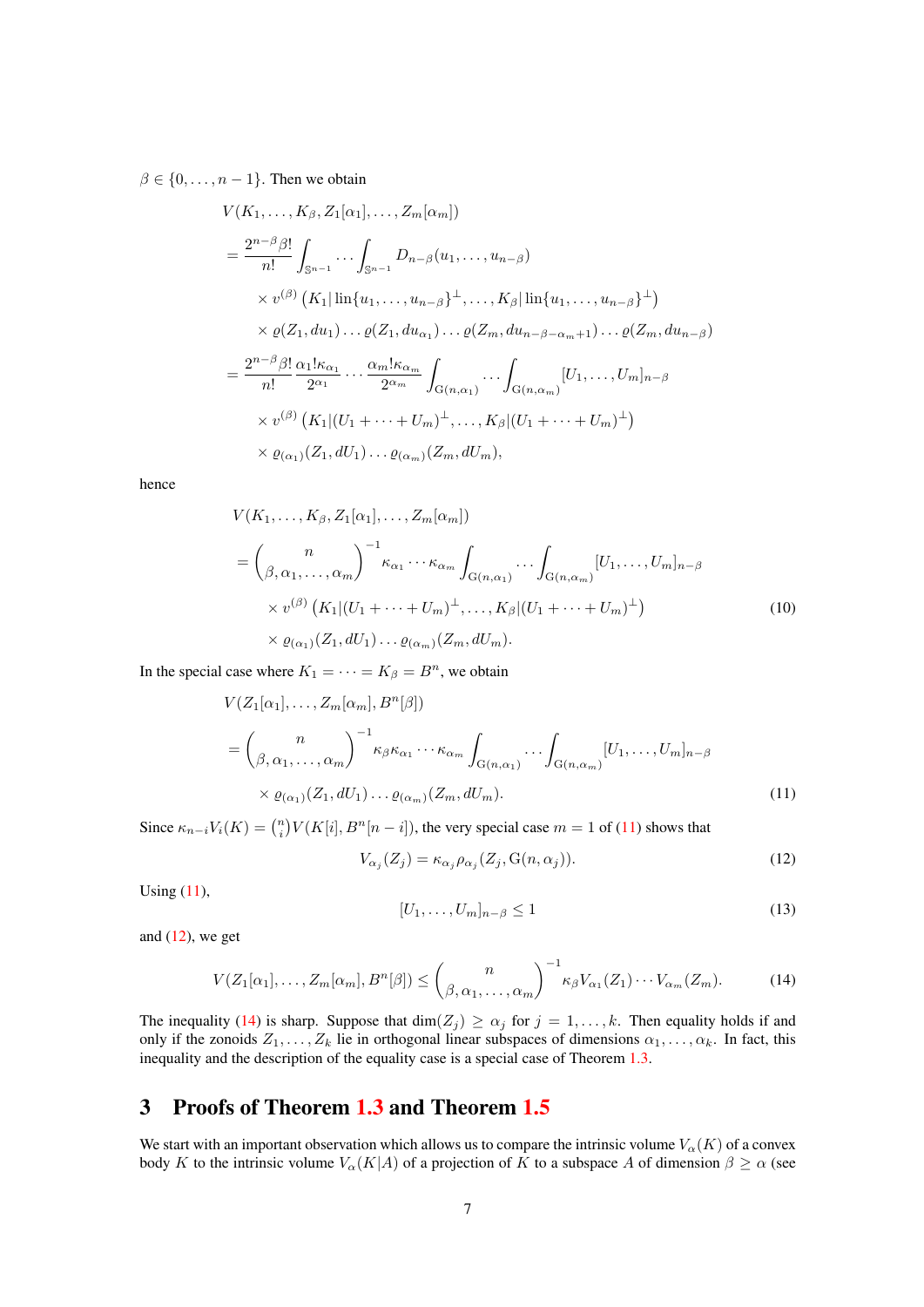<span id="page-7-5"></span>Lemma [3.1\)](#page-7-0) and to characterize the equality case. In the next section, when the stability of Theorem [1.3](#page-2-0) and Theorem [1.5](#page-3-0) is discussed, we establish a stronger version in the special case where  $\alpha = \beta$ .

For a compact convex set  $K, u \in \mathbb{S}^{n-1}$  and  $H = u^{\perp} \in G(n, n-1)$ , the Steiner symmetral  $S_H K$  of  $K$  is defined as

$$
S_H K = \left\{ x + \frac{t - s}{2} u : x \in K | H \text{ and } x + tu, \ x + su \in K \right\}.
$$

It is known (see Schneider [\[49\]](#page-24-0)) that  $S_HK$  is a compact convex set symmetric through H and  $S_HK|H =$  $K|H$ . Moreover, it is known that Steiner symmetrization does not increase the intrinsic volumes, that is,

<span id="page-7-3"></span>
$$
V_{\alpha}(S_H K) \le V_{\alpha}(K) \quad \text{for } \alpha = 1, \dots, n. \tag{15}
$$

This can be found in [\[32,](#page-23-19) Satz 18.5] or in Hadwiger's monograph [\[26\]](#page-23-20). In addition,

<span id="page-7-4"></span>
$$
V_n(S_H K) = V_n(K). \tag{16}
$$

For a subset  $X \subset \mathbb{R}^n$ , we write  $\text{lin } X$  and conv X to denote the linear hull and the convex hull of X, respectively, and for a compact convex set  $K$ , we write aff  $K$  and relint  $K$  to denote the affine hull and the relative interior with respect to the affine full of K, respectively.

Let  $A(n, \beta)$  denote the affine Grassmannian of  $\beta$ -dimensional affine subspaces ( $\beta$ -flats, for short) of  $\mathbb{R}^n$ .

<span id="page-7-0"></span>**Lemma 3.1.** *Let*  $1 \le \alpha \le \beta \le n - 1$ *. Let*  $K \in \mathcal{K}^n$  *and*  $A \in \mathcal{A}(n, \beta)$ *. Then the following is true.* 

- (a)  $V_{\alpha}(K|A) \leq V_{\alpha}(K)$ .
- (b) *If*  $\dim(K) \ge \alpha$ , then  $V_{\alpha}(K|A) = V_{\alpha}(K)$  *if and only if*  $K \subset A + z$  *for some*  $z \in \mathbb{R}^n$  *(even*  $K = K|A$ *provided*  $A \cap K \neq \emptyset$ *).*

*Proof.* For the proof we can assume that K has its centroid at the origin o and  $A \in G(n, \beta)$ .

In a first step, we consider the case where  $\beta = n - 1$ .

(a) Recall that  $V_{\alpha}(S_A K) \leq V_{\alpha}(K)$  (see [\[32,](#page-23-19) Satz 18.5]). Since  $K|A \subset S_A K$ , we get

<span id="page-7-1"></span>
$$
V_{\alpha}(K|A) \le V_{\alpha}(S_A K) \le V_{\alpha}(K). \tag{17}
$$

(b) For the non-trivial direction, we assume that  $V_{\alpha}(K|A) = V_{\alpha}(K)$ . Then [\(17\)](#page-7-1) implies that

<span id="page-7-2"></span>
$$
V_{\alpha}(K|A) = V_{\alpha}(S_A K) = V_{\alpha}(K). \tag{18}
$$

Aiming at a contradiction, we assume that  $K \not\subset A$ . Suppose that  $\dim(K) = \alpha$ . Then  $V_{\alpha}(K|A) =$  $V_{\alpha}(K) > 0$  by [\(18\)](#page-7-2), hence  $\dim(K|A) = \alpha$ . Since  $K \not\subset A$ , it follows that  $V_{\alpha}(K) = \lambda_{\alpha}(K) > \lambda_{\alpha}(K|A) =$  $V_{\alpha}(K|A)$ , which contradicts [\(18\)](#page-7-2). This shows that  $\dim(K) \ge \alpha + 1$ . Since  $0 \le n - \dim(K + A^{\perp})$  $n - \alpha < n$  and  $V_{\alpha}(S_A K) = V_{\alpha}(K)$ , [\[32,](#page-23-19) Satz 18.5, (444b)] now yields that K is symmetric with respect to A (here we use that K has its centroid at the origin), in particular we have  $K|A = K \cap A \subsetneq K$  since  $K \not\subset A$ . Since  $\dim(K) > \alpha$ , there is an open set of affine flats  $E \in A(n, n-\alpha)$  for which  $K \cap E \neq \emptyset$  and  $(K|A) \cap E = K \cap A \cap E = \emptyset$ . Let  $\mu_{n-\alpha}$  denote the suitably normalized motion invariant Haar measure on  $A(n, n - \alpha)$  and let  $\chi$  denote the Euler characteristic. Then the Crofton formula (see [\[29,](#page-23-0) Chapter 5], [\[49,](#page-24-0) Section 4.4]) implies that

$$
V_{\alpha}(K) = c_{n,\alpha} \int_{A(n,n-\alpha)} \chi(K \cap E) \mu_{n-\alpha}(dE)
$$
  
> 
$$
c_{n,\alpha} \int_{A(n,n-\alpha)} \chi((K|A) \cap E) \mu_{n-\alpha}(dE)
$$
  
= 
$$
V_{\alpha}(K|A),
$$

where  $c_{n,\alpha}$  is a constant depending only on  $n, \alpha$ . This is the required contradiction. Now we turn to the general case.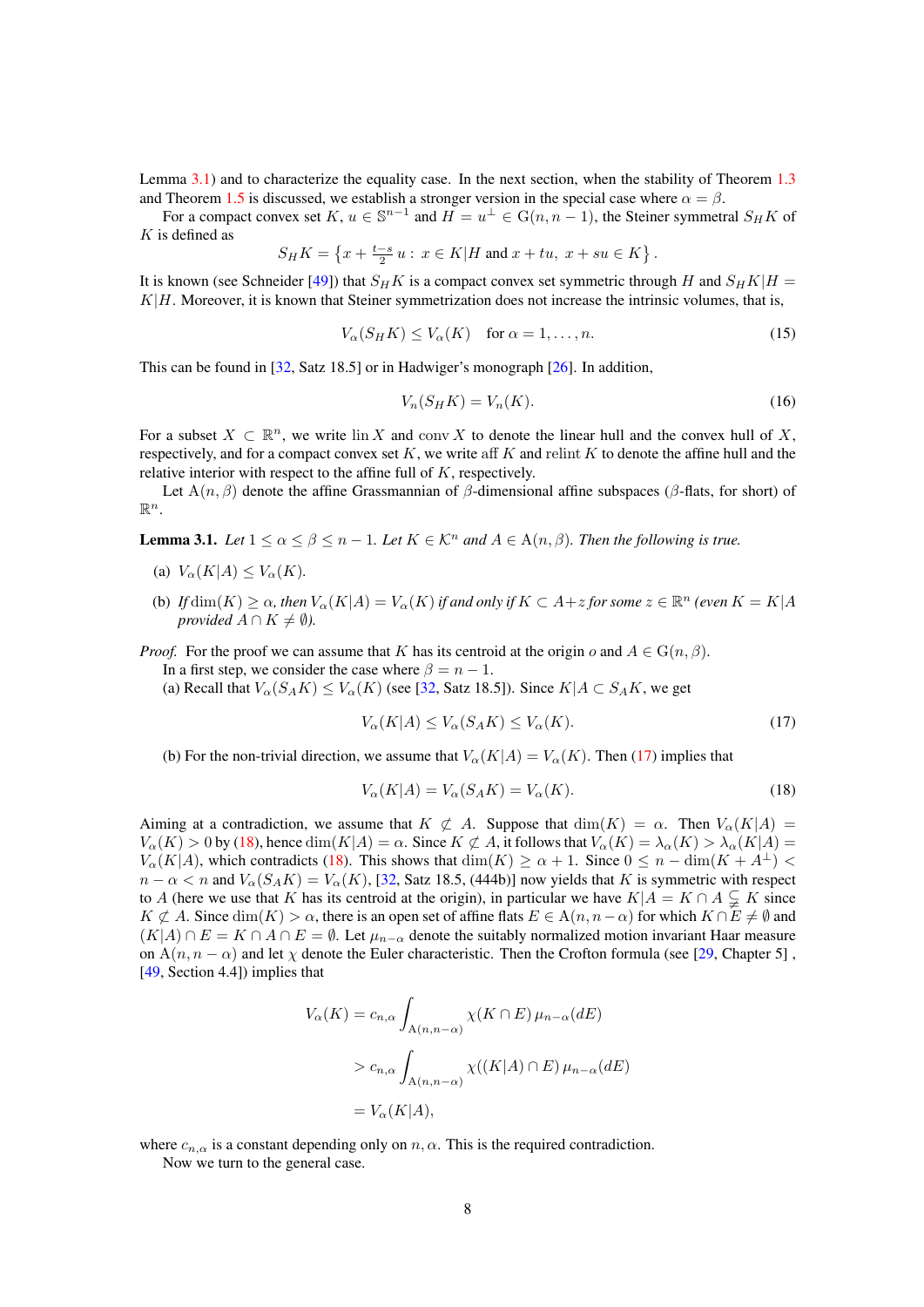(a) We choose  $A_i \in G(n, i)$  for  $i = \beta, \dots, n-1$  such that  $A = A_\beta \subsetneq A_{\beta+1} \subsetneq \dots \subsetneq A_{n-1}$ . By the first step, we have  $V_{\alpha}(K|A_{n-1}) \leq V_{\alpha}(K)$ . Since  $K|A_{n-2} = (K|A_{n-1})|A_{n-2}$ , we can apply the result from the first step in  $A_{n-1}$  to  $K|A_{n-1}$  with respect to  $A_{n-2}$  to get

$$
V_{\alpha}(K|A_{n-2}) = V_{\alpha}((K|A_{n-1})|A_{n-2}) \le V_{\alpha}(K|A_{n-1}) \le V_{\alpha}(K).
$$

Observe that by the intrinsic nature of  $V_\alpha$  the respective ambient space need not be indicated. Using  $K|A_{n-3} = (K|A_{n-2})|A_{n-3}$ , we obtain in the same way that

$$
V_{\alpha}(K|A_{n-3}) = V_{\alpha}((K|A_{n-2})|A_{n-3}) \le V_{\alpha}(K|A_{n-2}) \le V_{\alpha}(K|A_{n-1}) \le V_{\alpha}(K).
$$

By induction, we thus get

<span id="page-8-0"></span>
$$
V_{\alpha}(K|A) = V_{\alpha}(K|A_{\beta}) \le V_{\alpha}(K|A_{\beta+1}) \le \ldots \le V_{\alpha}(K|A_{n-1}) \le V_{\alpha}(K). \tag{19}
$$

(b) Now we assume that  $V_{\alpha}(K|A) = V_{\alpha}(K)$ . From [\(19\)](#page-8-0), we deduce that

$$
V_{\alpha}(K|A) = V_{\alpha}(K|A_{\beta}) = V_{\alpha}(K|A_{\beta+1}) = \ldots = V_{\alpha}(K|A_{n-1}) = V_{\alpha}(K).
$$

By the result of the first step and  $V_{\alpha}(K|A_{n-1}) \leq V_{\alpha}(K)$  we conclude that  $K \subset A_{n-1}$ , hence  $K|A_{n-1} =$ K. Since  $K|A_{n-2} = (K|A_{n-1})|A_{n-2}$  and  $V_{\alpha}(K|A_{n-2}) = V_{\alpha}(K|A_{n-1})$ , it follows from the first step, applied in  $A_{n-1}$ , that  $K = K|A_{n-1} \subset A_{n-2}$ . Continuing inductively in this way it follows that  $K \subset$  $A_{\beta} = A$ , as asserted.  $\Box$ 

For  $u_1, \ldots, u_k \in \mathbb{R}^n$ , we write  $\text{lin}\{u_1, \ldots, u_k\}^{\perp}$  to denote the orthogonal complement of the linear hull of  $u_1, \ldots, u_k$ .

For the proof of Theorems [1.3](#page-2-0) and [1.5](#page-3-0) we start with some preparation.

Note that Theorem [1.3](#page-2-0) holds trivially with equality if  $\beta = n$ . Since Theorem [1.5](#page-3-0) boils down to Theorem [1.2](#page-1-1) if no zonoids are involved, it is sufficient in the following to consider the following range for the involved parameters.

Let  $0 \leq \gamma_1, \gamma_2, \gamma := \gamma_1 + \gamma_2, \alpha_1, \ldots, \alpha_m \geq 1, \gamma \leq \beta \leq n-1$  such that  $\alpha_1 + \cdots + \alpha_m = n - \beta$ ,  $m \geq 1$ . Let  $K_1, K_2 \subset \mathbb{R}^n$  be arbitrary compact convex sets and let  $Z_1, \ldots, Z_m \subset \mathbb{R}^n$  be zonoids. A special case of  $(10)$  gives

$$
V(K_{1}[\gamma_{1}], K_{2}[\gamma_{2}], B^{n}[\beta - \gamma], Z_{1}[\alpha_{1}], \dots, Z_{m}[\alpha_{m}])
$$
  
=  $\binom{n}{\beta, \alpha_{1}, \dots, \alpha_{m}}^{-1} \kappa_{\alpha_{1}} \cdots \kappa_{\alpha_{m}} \int_{G(n, \alpha_{1})} \cdots \int_{G(n, \alpha_{m})} [U_{1}, \dots, U_{m}]_{n-\beta}$   
 $\times v^{(\beta)} (K_{1}|(U_{1} + \dots + U_{m})^{\perp}[\gamma_{1}], K_{2}|(U_{1} + \dots + U_{m})^{\perp}[\gamma_{2}], B^{n}|(U_{1} + \dots + U_{m})^{\perp}[\beta - \gamma])$   
 $\times \varrho_{(\alpha_{1})}(Z_{1}, dU_{1}) \cdots \varrho_{(\alpha_{m})}(Z_{m}, dU_{m}).$  (20)

*Proof of Theorem [1.3.](#page-2-0)* Here we have  $\gamma_2 = 0$ , and hence  $\gamma_1 = \gamma \leq \beta$ , and we set  $K_1 =: K$ . If  $\dim(U_1 +$  $\cdots + U_m$ ) =  $n - \beta$ , then

<span id="page-8-2"></span><span id="page-8-1"></span>
$$
v^{(\beta)}\left(K_1|(U_1+\cdots+U_m)^{\perp}[\gamma], B^n|(U_1+\cdots+U_m)^{\perp}[\beta-\gamma]\right)
$$
  
=  $V_{\gamma}(K|(U_1+\cdots+U_m)^{\perp})\frac{\kappa_{\beta-\gamma}}{\binom{\beta}{\gamma}}$   

$$
\le V_{\gamma}(K)\frac{\kappa_{\beta-\gamma}}{\binom{\beta}{\gamma}}
$$
 (21)

by Lemma [3.1.](#page-7-0) Moreover, if  $\dim(K) \geq \gamma$ , then equality holds if and only if K is contained in a translate of  $(U_1 + \cdots + U_m)^{\perp}$ .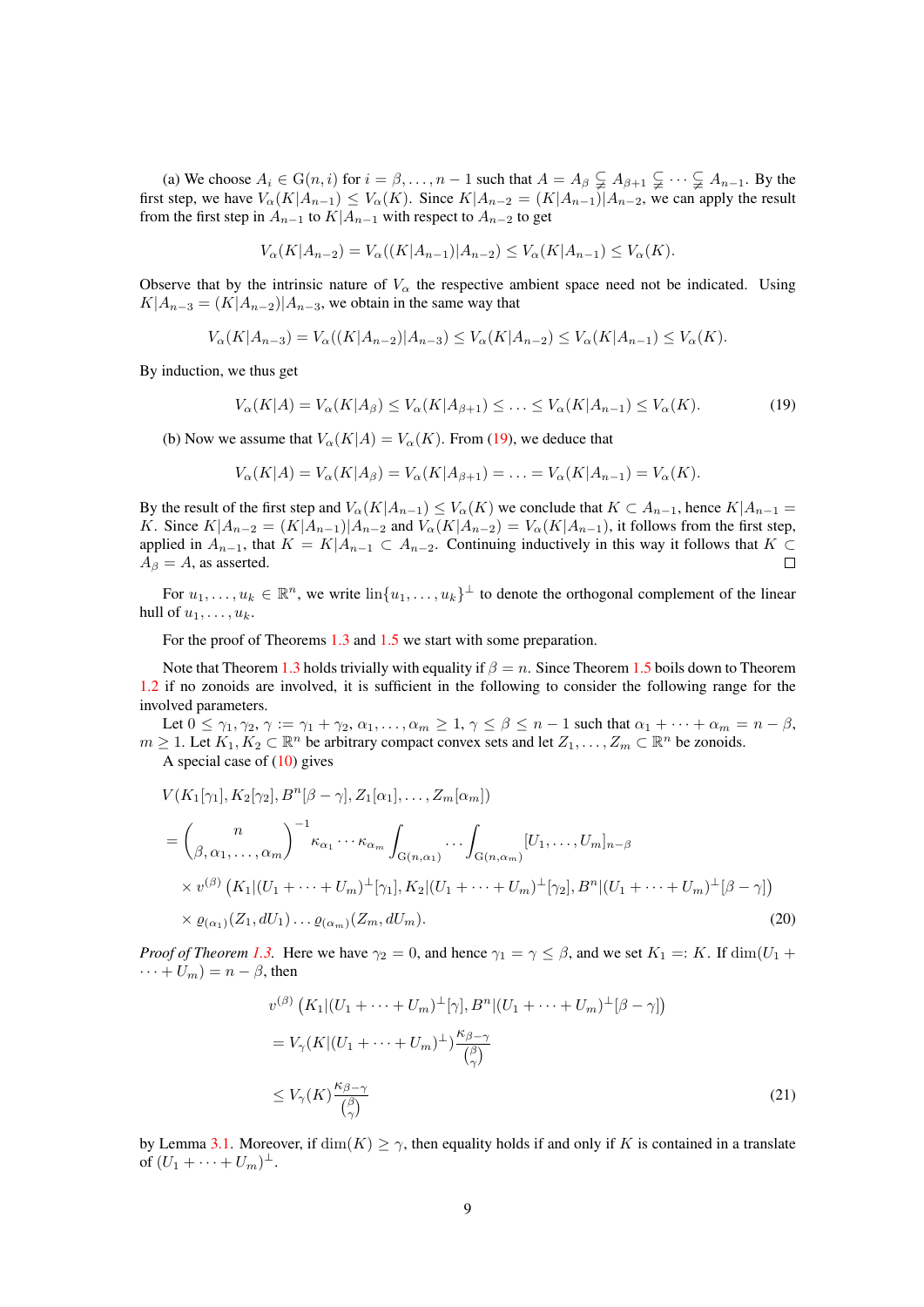Now we insert this estimate into [\(20\)](#page-8-1). This leads to

$$
V(K[\gamma], B^{n}[\beta-\gamma], Z_{1}[\alpha_{1}], \dots, Z_{m}[\alpha_{m}])
$$
\n
$$
\leq {n \choose \gamma, \beta-\gamma, \alpha_{1}, \dots, \alpha_{m}}^{-1} \kappa_{\beta-\gamma} \kappa_{\alpha_{1}} \cdots \kappa_{\alpha_{m}} V_{\gamma}(K)
$$
\n
$$
\times \int_{G(n,\alpha_{1})} \cdots \int_{G(n,\alpha_{m})} [U_{1}, \dots, U_{m}]_{n-\beta} \varrho_{(\alpha_{1})}(Z_{1}, dU_{1}) \dots \varrho_{(\alpha_{m})}(Z_{m}, dU_{m})
$$
\n
$$
= {(\beta \choose \gamma})^{-1} \frac{\kappa_{\beta-\gamma}}{\kappa_{\beta}} V_{\gamma}(K) V(Z_{1}[\alpha_{1}], \dots, Z_{m}[\alpha_{m}], B^{n}[\beta]).
$$
\n(22)

If we use the upper bound  $[U_1, \ldots, U_m]_{n-\beta} \leq 1$  and [\(12\)](#page-6-1), we derive from [\(22\)](#page-9-0) that

<span id="page-9-0"></span>
$$
V(K[\gamma], B^n[\beta - \gamma], Z_1[\alpha_1], \dots, Z_m[\alpha_m])
$$
  
\n
$$
\leq {n \choose \gamma, \beta - \gamma, \alpha_1, \dots, \alpha_m}^{-1} \kappa_{\beta - \gamma} V_{\gamma}(K) V_{\alpha_1}(Z_1) \cdots V_{\alpha_m}(Z_m).
$$
\n(23)

This proves [\(1\)](#page-2-1).

Now we assume that equality holds. Let  $u_0 \in \text{lin}(K)$  (the linear subspace parallel to the affine hull of K) and  $u_i \in \text{lin}(Z_i)$  for  $i = 1, ..., m$ . Since  $\dim(Z_i) \ge \alpha_i$ ,  $\text{lin}(Z_i) = \text{lin} \text{supp}(\varrho(Z_i, \cdot))$  and

<span id="page-9-1"></span>
$$
\ln\{u: u \in U \in \text{supp}(\varrho_{(\alpha_i)}(Z_i, \cdot))\} = \ln(Z_i),
$$

there are  $U_i \in \text{supp}(\varrho_{(\alpha_i)}(Z_i, \cdot))$  with  $u_i \in U_i$ , for  $i = 1, \ldots, m$ . Since in the transition from [\(22\)](#page-9-0) to [\(23\)](#page-9-1) equality holds, we must have  $[U_1, \ldots, U_m]_{n-\beta} = 1$  if  $U_i \in \text{supp}(\varrho_{(\alpha_i)}(Z_i, \cdot))$  for  $i = 1, \ldots, m$ (note that  $(U_1, \ldots, U_m) \mapsto [U_1, \ldots, U_m]_{n-\beta}$  is continuous), and hence  $U_1, \ldots, U_m$  are pairwise orthogonal. Moreover, equality in [\(22\)](#page-9-0) implies that we must also have equality in [\(21\)](#page-8-2), hence it follows that  $u_0 \in (U_1 + \cdots + U_m)^{\perp}$ . Thus we have shown that  $u_0, u_1, \ldots, u_m$  are pairwise orthogonal, and hence  $K$ ,  $\text{lin}(Z_1), \ldots, \text{lin}(Z_m)$  lie in pairwise orthogonal affine subspaces.

The reverse implication is clear from the preceding argument, since equality holds in each step.  $\Box$ 

*Proof of Theorem [1.5.](#page-3-0)* Now we have  $\gamma_1 = 1$ ,  $\gamma_2 = \gamma - 1 \ge 1$ ,  $\beta = \gamma$  and  $\alpha_1 + \cdots + \alpha_m = n - \gamma = n - \beta$ . We apply Theorem [1.2](#page-1-1) to the mixed volume in the integrand of [\(20\)](#page-8-1) for  $\beta = \gamma$  in  $(U_1 + \cdots + U_m)^{\perp}$  as the ambient space. Here we can assume that  $\dim(U_1 + \cdots + U_m) = n - \beta$ , since otherwise the integrand is zero. This gives

<span id="page-9-3"></span>
$$
v^{(\beta)}\left(K_1|(U_1+\cdots+U_m)^{\perp}, K_2|(U_1+\cdots+U_m)^{\perp}[\gamma-1]\right)
$$
  

$$
\leq \frac{1}{\beta}V_1\left(K_1|(U_1+\cdots+U_m)^{\perp}\right)V_{\beta-1}\left(K_2|(U_1+\cdots+U_m)^{\perp}\right)
$$
(24)

<span id="page-9-2"></span>
$$
\leq \frac{1}{\beta} V_1(K_1) V_{\beta - 1}(K_2),\tag{25}
$$

where Lemma [3.1](#page-7-0) was applied twice in the last step. Since  $\dim(K_1) \geq 1$  and  $\dim(K_2) \geq \beta - 1$ , equality holds in [\(25\)](#page-9-2) if and only if  $K_1$  and  $K_2$  are contained in translates of  $(U_1 + \ldots + U_m)^{\perp}$ . Then we deduce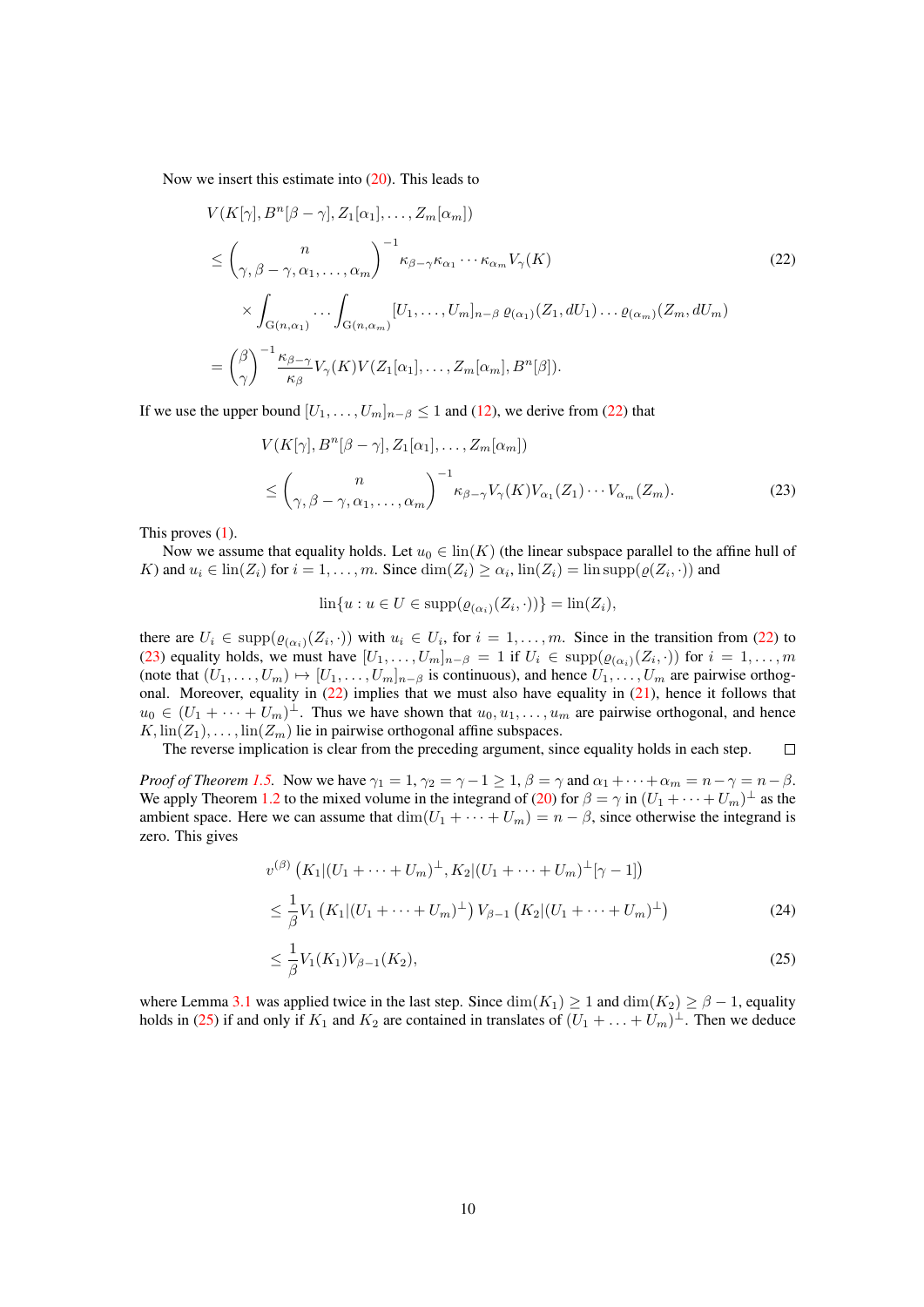from  $(20)$  that

$$
V(K_1, K_2[\gamma - 1], Z_1[\alpha_1], ..., Z_m[\alpha_m])
$$
  
\n
$$
\leq {n \choose \beta, \alpha_1, ..., \alpha_m}^{-1} \kappa_{\alpha_1} \cdots \kappa_{\alpha_m} \frac{1}{\beta} V_1(K_1) V_{\beta - 1}(K_2)
$$
  
\n
$$
\times \int_{G(n, \alpha_1)} \cdots \int_{G(n, \alpha_m)} [U_1, ..., U_m]_{n - \beta} \varrho_{(\alpha_1)}(Z_1, dU_1) \cdots \varrho_{(\alpha_m)}(Z_m, dU_m)
$$
  
\n
$$
\leq {n \choose 1, \beta - 1, \alpha_1, ..., \alpha_m}^{-1} V_1(K_1) V_{\beta - 1}(K_2) V_{\alpha_1}(Z_1) \cdots V_{\alpha_m}(Z_m),
$$
\n(26)

where  $[U_1, \ldots, U_m]_{n-\beta} \leq 1$  and [\(12\)](#page-6-1) were used in the last step. This proves [\(4\)](#page-3-1). Next we assume that

<span id="page-10-1"></span>
$$
V(K_1, K_2[\gamma - 1], Z_1[\alpha_1], \dots, Z_m[\alpha_m])
$$
  
=  $\binom{n}{1, \beta - 1, \alpha_1, \dots, \alpha_m}^{-1} V_1(K_1) V_{\beta - 1}(K_2) V_{\alpha_1}(Z_1) \cdots V_{\alpha_m}(Z_m).$ 

Then equality holds in [\(26\)](#page-10-1), [\(25\)](#page-9-2) and [\(24\)](#page-9-3). Let  $v_1 \in \text{lin}(K_1)$ ,  $v_2 \in \text{lin}(K_2)$  and  $u_i \in \text{lin}(Z_i)$  for  $i =$ 1,..., m. As in the proof of Theorem [1.3](#page-2-0) we can choose  $U_i \in \text{supp}(\varrho_{(\alpha_i)}(Z_i, \cdot))$  with  $u_i \in U_i$  for  $i = 1, \ldots, m$ . Then from equality in [\(26\)](#page-10-1) it follows that  $[U_1, \ldots, U_m]_{n-\beta} = 1$ , therefore  $U_1, \ldots, U_m$ are pairwise orthogonal and  $\dim(U_1 + \cdots + U_m)^{\perp} = \beta$ . From [\(25\)](#page-9-2) we conclude that  $v_1, v_2 \in \text{lin}(U_1 +$  $\cdots + U_m)^{\perp}$ , and from [\(24\)](#page-9-3) we then see that  $v_1, v_2$  are orthogonal. This shows that  $v_1, v_2, u_1, \ldots, u_m$ are pairwise orthogonal. This finally implies that the affine hulls of  $K_1, K_2, Z_1, \ldots, Z_m$  are pairwise orthogonal.

The reverse statement is then also clear from the preceding argument, since equality holds in each step.  $\Box$ 

#### <span id="page-10-0"></span>4 The stability version when all bodies are zonoids

The main goal of this section is a to prove Theorem [1.6.](#page-4-2) Although this theorem is stated for zonoids, most of the preparatory statements are valid for arbitrary convex bodies.

For  $m = 1, \ldots, n$ , the m-dimensional size of a compact convex set K can be effectively measured by the largest radius  $r_m(K)$  of m-dimensional balls contained in K.

<span id="page-10-3"></span>**Lemma 4.1.** Let  $1 \le m \le d \le n$ , and let E be a d-dimensional ellipsoid in  $\mathbb{R}^n$  with half-axes  $a_1 \ge \ldots \ge$  $a_d > 0.$ 

- (i)  $r_m(E) = a_m$ .
- (ii) *There exists some*  $A \in A(n, m-1)$  *such that*  $E \subset A + r_m(E)B^n$  *and even*  $r_{m-1}(E|A) = r_{m-1}(E)$ *provided*  $m > 2$ *. If*  $o \in E$ *, then* A *can be chosen as a linear subspace.*
- (iii) *For any*  $L \in G(n, m)$ *, we have*  $r_m(E|L) \le r_m(E)$ *.*

*Proof.* We may assume that the origin is the center of E and  $d = n$ . Let  $e_1, \ldots, e_n$  be an orthonormal basis of  $\mathbb{R}^n$  such that

<span id="page-10-2"></span>
$$
E = \left\{ \sum_{i=1}^{n} t_i e_i : \sum_{i=1}^{n} \frac{t_i^2}{a_i^2} \le 1 \right\}.
$$
 (27)

For (i), there is an m-ball B of radius  $r_m(E)$  contained in E and centered at the origin o because E is o-symmetric. It follows that there exists a  $y \in B \cap \text{lin}\{e_m, \ldots, e_n\}$  with  $||y|| = r_m(E)$ . Since  $||y|| \le a_m$ by  $(27)$ , we conclude (i).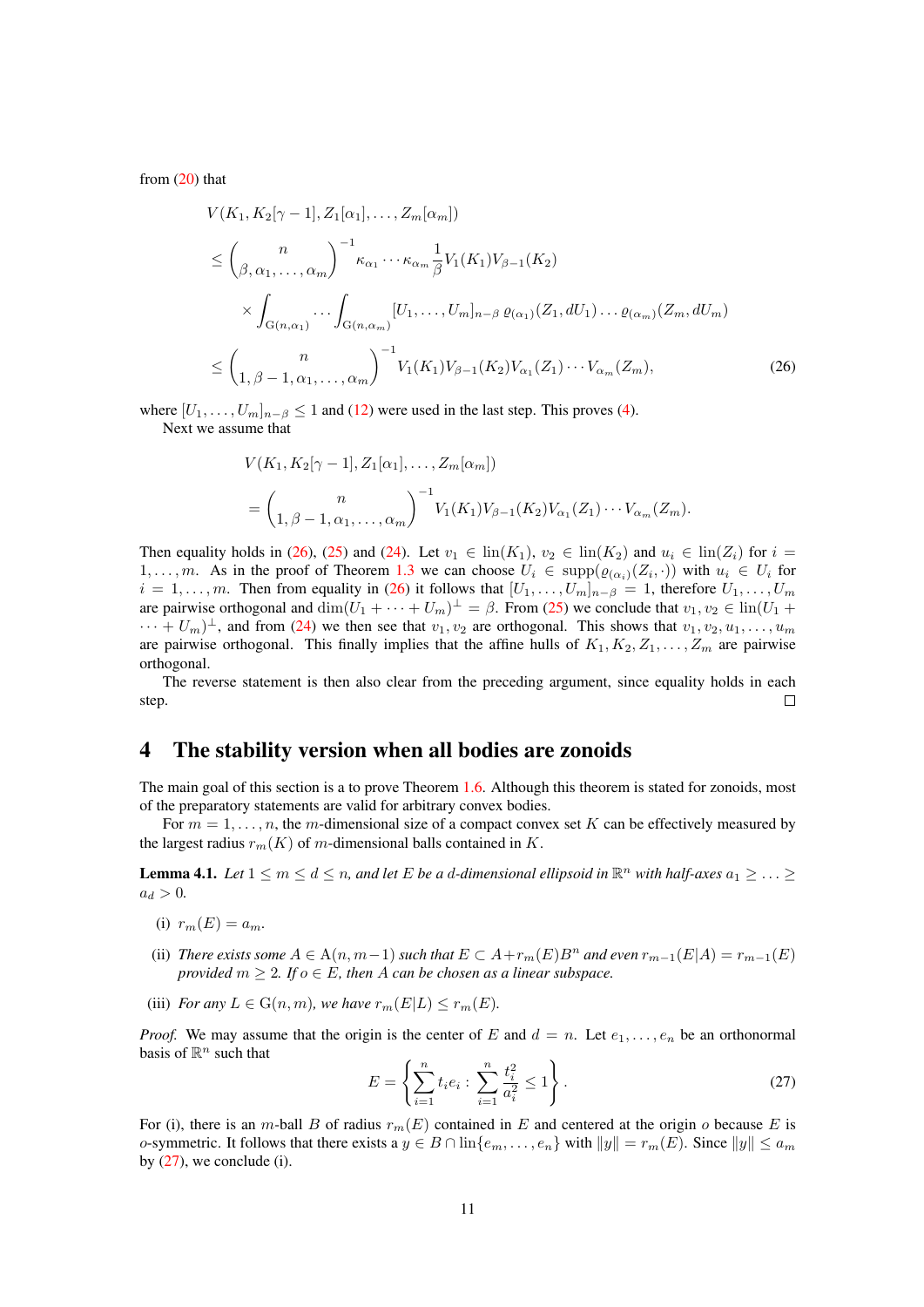<span id="page-11-5"></span>For (ii), we can take  $A = \{o\}$  if  $m = 1$ , and  $A = \ln\{e_1, \ldots, e_{m-1}\}$  if  $m \ge 2$  by (i) and [\(27\)](#page-10-2). For (iii), let  $L \in G(n, m)$ . Since E is a linear image of  $B<sup>n</sup>$ , there exists an  $L_0 \in G(n, m)$  such that  $E|L = (E \cap L_0)|L$ ; therefore,  $r_m(E|L) \le r_m(E \cap L_0) \le r_m(E)$ .  $\Box$ 

According to John's theorem (see Schneider [\[49,](#page-24-0) Theorem 10.12.2]), for any d-dimensional compact convex set K in  $\mathbb{R}^n$ ,  $1 \leq d \leq n$ , there exists a  $z \in K$  and a d-dimensional ellipsoid E centred at o such that

<span id="page-11-0"></span>
$$
z + E \subset K \subset z + d \cdot E. \tag{28}
$$

<span id="page-11-2"></span>**Lemma 4.2.** Let K be a compact convex set in  $\mathbb{R}^n$ , and let  $m \in \{1, \ldots, n-1\}$ .

- (i) If  $A \in \Lambda(n,m)$  and  $K \subset A + \rho B^n$  for some  $\rho \geq 0$ , then  $r_{m+1}(K) \leq \rho$ .
- (ii) *There exists some*  $A_0 \in A(n,m)$  *such that*  $K \subset A_0 + nr_{m+1}(K)B^n$  *and*  $r_m(K|A_0) \geq \frac{1}{n}r_m(K)$ *. where*  $o \in A_0$  *If K is o-symmetric, then*  $A_0$  *can be chosen as a linear subspace.*
- (iii) *If*  $L \in G(n, m)$ *, then*  $r_m(K|L) \leq nr_m(K)$ *.*

*Proof.* For (i), let B be an  $(m + 1)$ -dimensional ball of radius  $r_{m+1}(K)$  and center z contained in K. It follows that  $(z + A^{\perp}) \cap B$  contains a segment s of length  $2r_{m+1}(K)$ . Since s is a subset of the  $(n - m)$ dimensional ball  $(z + A^{\perp}) \cap (A + \varrho B^n)$  of radius  $\varrho$ , we have  $r_{m+1}(K) \leq \varrho$ .

For (ii), let  $z \in K$  and let E be an ellipsoid centred at o with dim  $E = \dim K$  and satisfying [\(28\)](#page-11-0). It follows from Lemma [4.1](#page-10-3) (ii) that there exists  $L_0 \in G(n,m)$  such that  $E \subset L_0 + r_{m+1}(E)B^n$  and  $r_m(E|L_0) = r_m(E)$ . Since  $r_{m+1}(E) \leq r_{m+1}(K)$  and  $E \subset K - z \subset nE$ , we conclude that with  $A_0 := z + L_0$  we have  $K \subset A_0 + nr_{m+1}(K)B^n$  and  $r_m(K|A_0) \ge r_m(E|L_0) = r_m(E) \ge \frac{1}{n} r_m(K)$ .

For the proof of (iii), we choose  $z, E$  as for (ii). Then it follows from Lemma [4.1](#page-10-3) (iii) that

$$
r_m(K|L) \le r_m((z+nE)|L) \le r_m(z+nE) = n r_m(z+E) \le nr_m(K),
$$

which yields the assertion.

The main tool used to verify stability versions of Theorems [1.3](#page-2-0) and [1.5](#page-3-0) is Proposition [4.3.](#page-11-1)

<span id="page-11-1"></span>**Proposition 4.3.** *Let*  $n \ge 2$  *and*  $1 \le \beta \le n - 1$ *. If* K *is a compact convex set in*  $\mathbb{R}^n$  *with*  $\dim(K) \ge \beta$ *, then* 22.24

$$
V_{\beta}(K) \ge \left(1 + \frac{1}{2^{n+2}n^5} \cdot \frac{r_{\beta+1}(K)^2}{r_{\beta}(K)^2}\right) \max\{V_{\beta}(K|L) : L \in \mathcal{G}(n,\beta)\}.
$$

**Remark 4.4.**  $(\beta + 1)$ -dimensional cones show that the order of the estimate is optimal.

*Proof.* We may assume that  $r_{\beta+1}(K) > 0$  (compare Lemma [3.1\)](#page-7-0) and that the origin o is the center of mass of K.

Let  $L_\beta \in G(n, \beta)$  be such that  $V_\beta(K|L_\beta) = \max\{V_\beta(K|L) : L \in G(n, \beta)\}\)$ , and let B be a  $(\beta + 1)$ dimensional ball of radius  $r_{\beta+1}(K)$  contained in K. Writing z to denote the center of B, it follows that there exists a segment  $s \subset B \cap (z + L_{\beta}^{\perp})$  of length  $2r_{\beta+1}(K)$ , where  $s = [z - r_{\beta+1}(K)v, z + r_{\beta+1}(K)v]$  for a suitable  $v \in L^{\perp}_{\beta} \cap \mathbb{S}^{n-1}$ . On the other hand, according to Lemma [4.2,](#page-11-2) there exists a  $(\beta - 1)$ -dimensional affine subspace  $A_{\beta-1} \subset L_{\beta}$  (note that this is obviously true if  $\beta = 1$ ) such that

<span id="page-11-3"></span>
$$
K|L_{\beta} \subset A_{\beta-1} + nr_{\beta}(K|L_{\beta})B^n \subset A_{\beta-1} + n^2 r_{\beta}(K)B^n. \tag{29}
$$

Let  $L_{\beta-1} \subset L_{\beta}$  be the  $(\beta - 1)$ -dimensional linear subspace parallel to  $A_{\beta-1}$ .

We consider the  $(\beta + 1)$ -dimensional linear subspace  $L_{\beta+1} = \ln\{L_{\beta}, v\}$  and an orthonormal basis  $u_1, \ldots, u_n$  of  $\mathbb{R}^n$ , where  $u_1, \ldots, u_\beta \in L_\beta$ ,  $L_{\beta-1} = u_\beta^\perp \cap L_\beta$  and  $u_{\beta+1} = v$ . For  $i = 0, \ldots, n$ , we define  $K_i$  by reverse induction; namely,  $K_n = K$  and  $K_{i-1} = S_{u_i^{\perp}} K_i$  for  $i = 1, ..., n$ . We deduce from [\(15\)](#page-7-3) and reverse induction on  $i$  that

<span id="page-11-4"></span>
$$
V_{\beta}(K_i) \le V_{\beta}(K) \text{ for } i = 0, \dots, n. \tag{30}
$$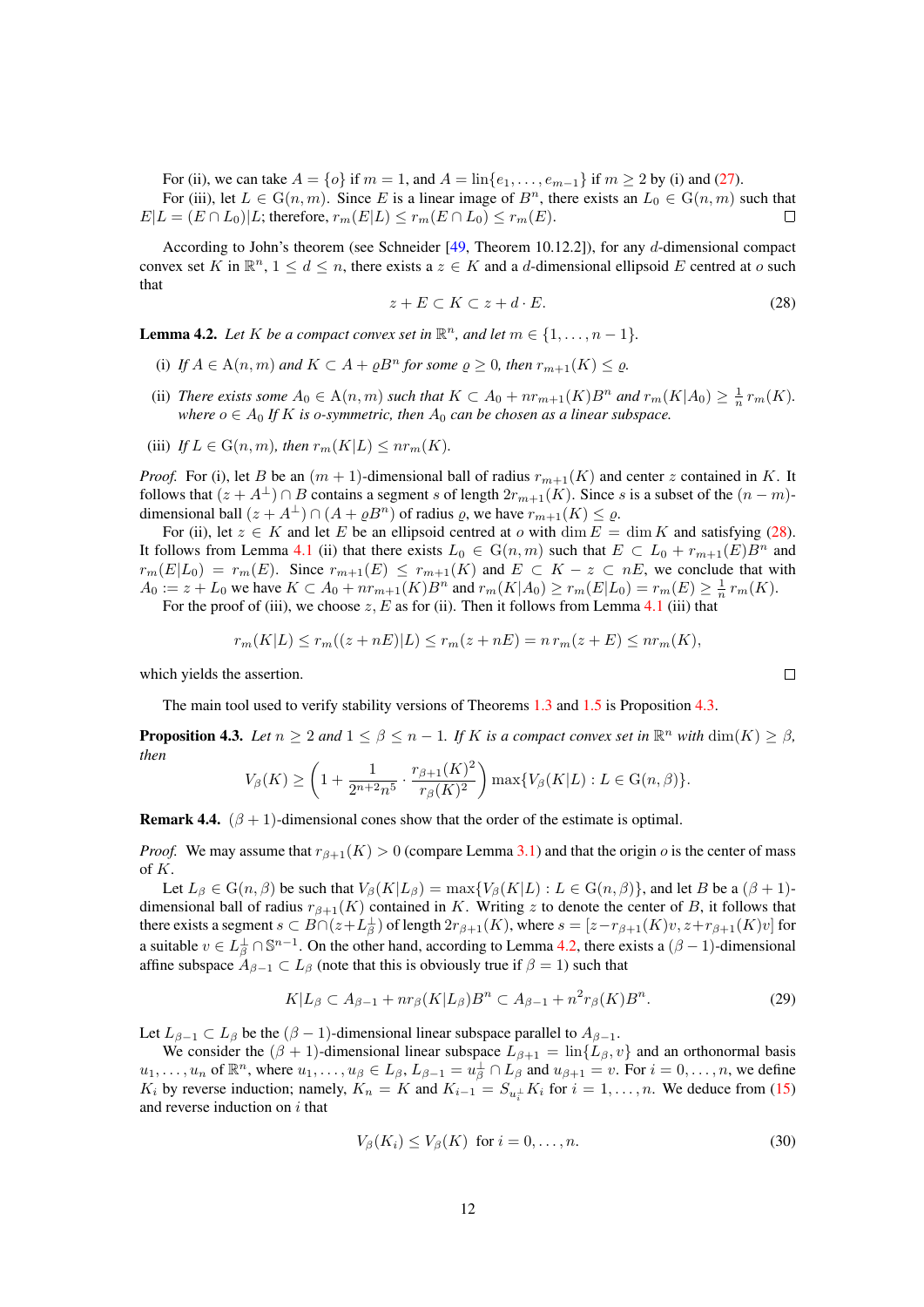<span id="page-12-7"></span>We observe that

$$
K|L_{\beta+1} = K_{\beta+1}|L_{\beta+1} \subset K_{\beta+1}
$$

and

$$
[(z|L_{\beta+1})-r_{\beta+1}(K)v,(z|L_{\beta+1})+r_{\beta+1}(K)v]\subset K_{\beta+1}\cap L_{\beta+1},
$$

which in turn yields

$$
K|L_{\beta}=K_{\beta}|L_{\beta}\subset K_{\beta} \text{ and } [(z|L_{\beta})-r_{\beta+1}(K)v,(z|L_{\beta})+r_{\beta+1}(K)v]\subset K_{\beta}\cap L_{\beta+1}.
$$

By construction,  $K_0$  is unconditional with respect to the basis  $u_1, \ldots, u_n$ . Moreover, [\(29\)](#page-11-3) and an applica-tion of [\(16\)](#page-7-4) in  $L_\beta$  show that

<span id="page-12-0"></span>
$$
V_{\beta}(K_0 \cap L_{\beta}) = V_{\beta}(K|L_{\beta}), \qquad (31)
$$

$$
K_0 \cap L_\beta \quad \subset \quad L_{\beta-1} + n^2 r_\beta(K) B^n,\tag{32}
$$

$$
[-r_{\beta+1}(K)v, r_{\beta+1}(K)v] \quad \subset \quad K_0. \tag{33}
$$

We now transform  $K_0$  into a convex body whose sections parallel to  $L_{\beta-1}$  are  $(\beta - 1)$ -dimensional balls, by possibly further symmetrizing  $K_0$ . If  $\beta = 1$ , then let  $K_0^{(\beta - 1)} = K_0$ . If  $\beta \ge 2$ , then by applying repeated Steiner symmetrizations with respect to suitable subspaces  $u^{\perp}$  with  $u \in L_{\beta-1}$  and taking limits, we obtain a compact convex set  $K_0^{(\beta-1)}$  (see [\[25\]](#page-23-21) or [\[32,](#page-23-19) §19]) such that

$$
K_0^{(\beta-1)}|L_{\beta-1}^{\perp} = K_0|L_{\beta-1}^{\perp},
$$
  
\n
$$
K_0^{(\beta-1)} \cap (x + L_{\beta-1}) \text{ is a } (\beta - 1)\text{-ball centered at } x \text{ if } x \in (\text{relint } K_0)|L_{\beta-1}^{\perp},
$$
  
\n
$$
V_{\beta-1}(K_0^{(\beta-1)} \cap (x + L_{\beta-1})) = V_{\beta-1}(K_0 \cap (x + L_{\beta-1})) \text{ if } x \in (\text{relint } K_0)|L_{\beta-1}^{\perp}.
$$

From the properties  $(15)$  and  $(16)$  of the Steiner symmetrization, and from  $(30)$ ,  $(31)$ ,  $(32)$  and  $(33)$  we deduce that

<span id="page-12-1"></span>
$$
V_{\beta}(K_0^{(\beta-1)}) \le V_{\beta}(K), \tag{34}
$$

$$
V_{\beta}(K_0^{(\beta-1)} \cap L_{\beta}) = V_{\beta}(K|L_{\beta}), \qquad (35)
$$

$$
K_0^{(\beta -1)} \cap L_\beta \quad \subset \quad L_{\beta -1} + n^2 r_\beta(K) B^n,\tag{36}
$$

$$
[-r_{\beta+1}(K)v, r_{\beta+1}(K)v] \quad \subset \quad K_0^{(\beta-1)}.
$$
\n(37)

It follows from [\(34\)](#page-12-1), [\(35\)](#page-12-1) and [\(37\)](#page-12-1) that the unconditional ( $\beta + 1$ )-dimensional compact convex set

<span id="page-12-3"></span>
$$
\widetilde{K} = [K_0^{(\beta - 1)} \cap L_\beta, -r_{\beta + 1}(K)v, r_{\beta + 1}(K)v]
$$
\n(38)

satisfies

<span id="page-12-2"></span>
$$
V_{\beta}(\widetilde{K}) \le V_{\beta}(K) \text{ and } V_{\beta}(\widetilde{K} \cap L_{\beta}) = V_{\beta}(K|L_{\beta}).
$$
\n(39)

We define the set

<span id="page-12-4"></span>
$$
\widetilde{K}_0 = \widetilde{K} \cap L_\beta = K_0^{(\beta - 1)} \cap L_\beta,\tag{40}
$$

which has axial rotational symmetry around  $\mathbb{R}u_{\beta}$  and according to [\(36\)](#page-12-1) satisfies

<span id="page-12-5"></span>
$$
\widetilde{K}_0 \subset L_{\beta - 1} + n^2 r_\beta(K) B^n. \tag{41}
$$

According to [\(39\)](#page-12-2), Proposition [4.3](#page-11-1) will follow once we have shown that

<span id="page-12-6"></span>
$$
V_{\beta}(\widetilde{K}) \ge \left(1 + \frac{1}{2^{n+2}n^5} \cdot \frac{r_{\beta+1}(K)^2}{r_{\beta}(K)^2}\right) V_{\beta}(\widetilde{K}_0). \tag{42}
$$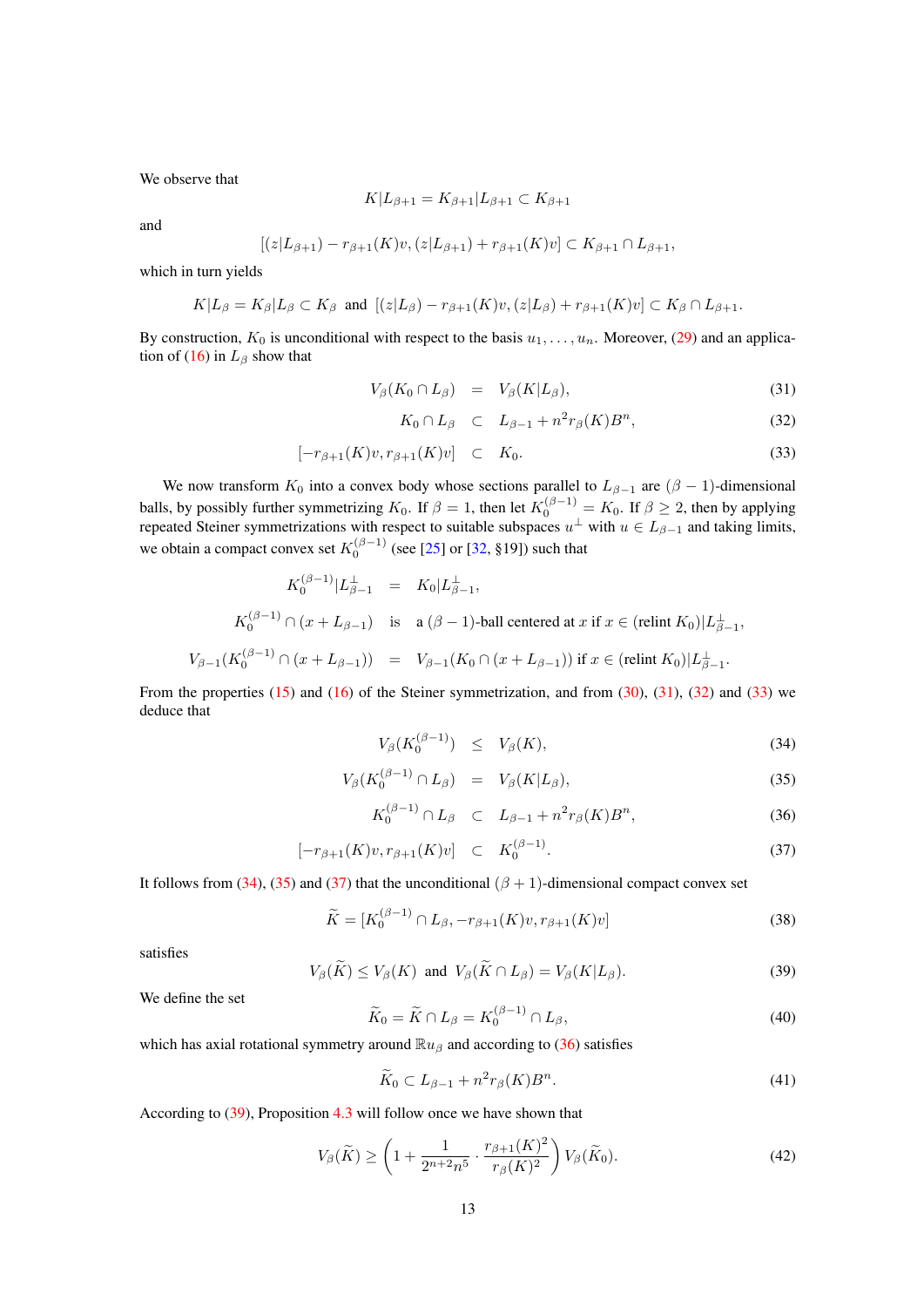For the proof, we will use [\(38\)](#page-12-3), [\(40\)](#page-12-4) and [\(41\)](#page-12-5). We distinguish the cases  $\beta = 1$  and  $\beta \ge 2$ .

**Case 1:**  $\beta = 1$ . In this case,  $\widetilde{K}$  is a rhombus, one of the diagonals is  $\widetilde{K}_0 = \widetilde{K} \cap L_1 = K_0 \cap L_1$ , which has length

$$
V_1(K_0) = V_1(K_0 \cap L_1) = V_1(K|L_1) \le 2r_1(K|L_1) \le 2nr_1(K),
$$

and the other one is of length  $2r_2(K)$ . Hence it follows that

$$
V_1(\widetilde{K}) = \frac{1}{2} \cdot 4 \cdot \sqrt{\left(\frac{V_1(\widetilde{K}_0)}{2}\right)^2 + r_2(K)^2} = V_1(\widetilde{K}_0) \sqrt{1 + \frac{4r_2(K)^2}{V_1(\widetilde{K}_0)^2}}
$$
  
\n
$$
\geq V_1(\widetilde{K}_0) \sqrt{1 + \frac{r_2(K)^2}{n^2 r_1(K)^2}} \geq V_1(\widetilde{K}_0) \left(1 + \frac{r_2(K)^2}{4n^2 r_1(K)^2}\right).
$$

**Case 2:**  $\beta \geq 2$ . We write  $\partial \widetilde{K}$  to denote the relative boundary of  $\widetilde{K}$  in  $L_{\beta+1}$ ,  $\partial \widetilde{K}_0$  to denote the relative boundary of  $\widetilde{K}_0$  in  $L_\beta$  and define  $f : \widetilde{K}_0 \to \mathbb{R}_{\geq 0}$  to be the concave function satisfying  $x + f(x)v \in \partial \widetilde{K}$ for  $x \in \widetilde{K}_0$ . In particular, we have

<span id="page-13-3"></span>
$$
V_{\beta}(\widetilde{K}) = \int_{\widetilde{K}_0} \sqrt{1 + \|\nabla f(x)\|^2} \, dx,\tag{43}
$$

where the integration is with respect to the  $\beta$ -dimensional Lebesgue measure on  $L_{\beta}$ , and the derivative  $\nabla f$ of f is well-defined for almost all  $x \in \widetilde{K}_0$ .

Let  $x \in$  relint  $\widetilde{K}_0$  be such that  $\nabla f(x)$  exists. Hence  $x \neq o$  and there exist  $z \in \partial \widetilde{K}_0$  and  $t \in (0,1)$  such that  $x = tz$ . Since f is concave and  $\widetilde{K}$  is a double cone, we deduce that

$$
f(x) + \langle \nabla f(x), y - x \rangle \geq f(y) \text{ for } y \in \tilde{K}_0,
$$
  

$$
f(x) + \langle \nabla f(x), -x \rangle = f(o),
$$
  

$$
f(x) + \langle \nabla f(x), z - x \rangle = f(z) = 0.
$$

Using also [\(38\)](#page-12-3), we deduce that if  $x = tz$  for  $z \in \partial \widetilde{K}_0$  and  $t \in (0,1)$ , and  $\nabla f(x)$  exists, then

<span id="page-13-0"></span>
$$
f(o) = r_{\beta+1}(K), \tag{44}
$$

$$
f(o) + \langle \nabla f(x), y \rangle \ge f(y) \ge 0 \text{ for } y \in \widetilde{K}_0,
$$
 (45)

$$
f(o) + \langle \nabla f(x), z \rangle = f(z) = 0. \tag{46}
$$

Next we define

$$
\Xi = \{ z \in \partial \widetilde{K}_0 : z | L_{\beta - 1} \in \frac{1}{2} \widetilde{K}_0 \}
$$
  

$$
\widetilde{\Xi} = \{ tz : z \in \Xi \text{ and } t \in [0, 1] \}.
$$

We claim that if  $x \in \tilde{\Xi}$  and  $\nabla f(x)$  exists, then

<span id="page-13-2"></span>
$$
\sqrt{1 + \|\nabla f(x)\|^2} \ge 1 + \frac{r_{\beta+1}(K)^2}{16n^4r_{\beta}(K)^2}.
$$
\n(47)

For the proof, we can write x as  $x = tz$  for  $z \in \Xi$  and  $t \in (0,1]$  and we have  $z_0 = z | L_{\beta-1} \in \frac{1}{2} \widetilde{K}_0$ . There exists an  $s \in \mathbb{R}$  such that  $z - z_0 = s u_\beta$ , and hence  $y = 2z_0 \in \widetilde{K}_0$  satisfies

<span id="page-13-1"></span>
$$
2su_{\beta} = 2z - y.\tag{48}
$$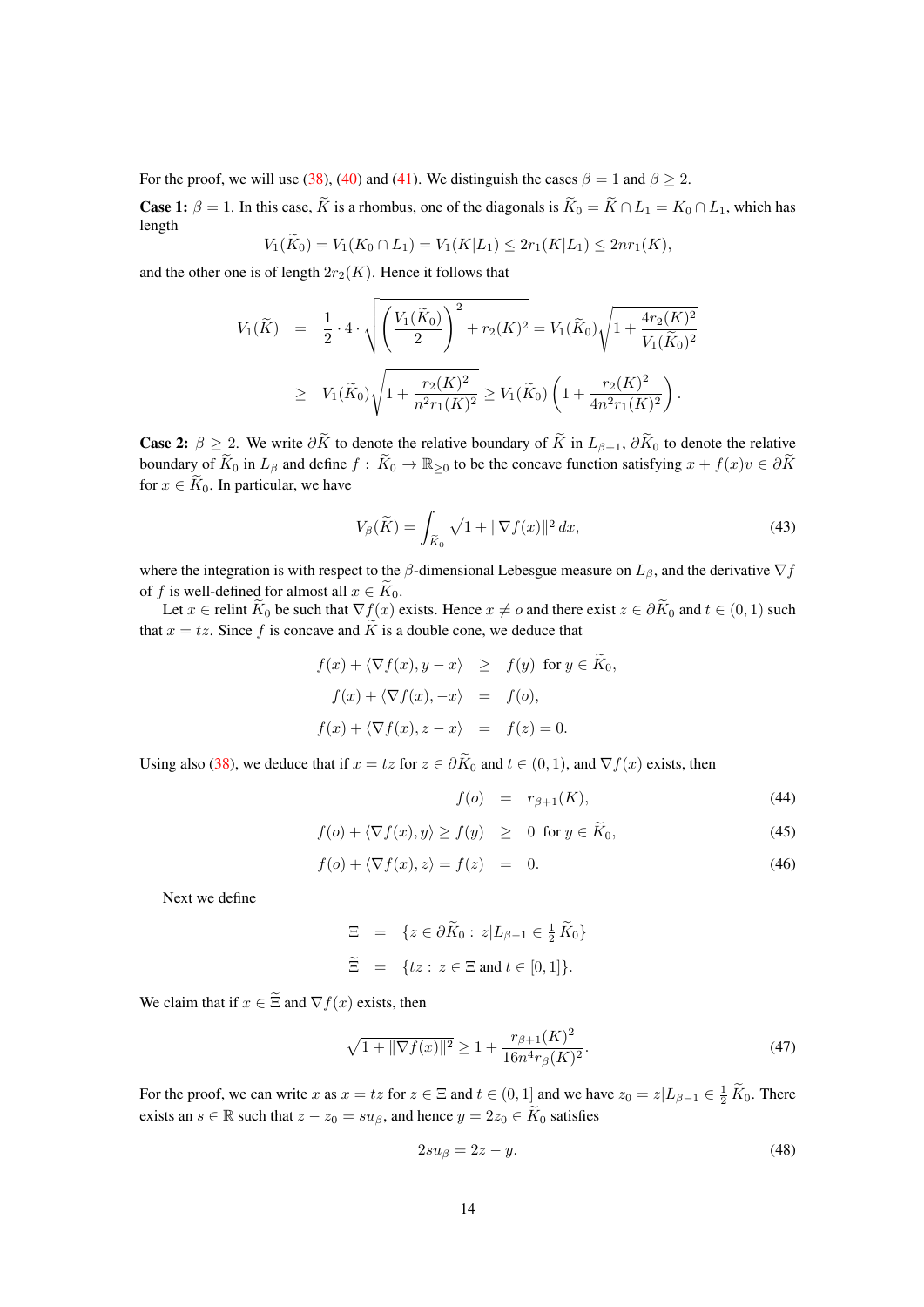We deduce from  $(45)$ ,  $(46)$  and  $(48)$  that

<span id="page-14-0"></span>
$$
f(o) + \langle \nabla f(x), 2su_{\beta} \rangle = 2[f(o) + \langle \nabla f(x), z \rangle] - [f(o) + \langle \nabla f(x), y \rangle] \le 0.
$$
 (49)

Here  $0 < |s| \leq n^2 r_\beta(K)$  by [\(41\)](#page-12-5) and [\(49\)](#page-14-0). Therefore [\(44\)](#page-13-0) and (49) imply that

$$
\|\nabla f(x)\| \ge \frac{f(o)}{2|s|} \ge \frac{r_{\beta+1}(K)}{2n^2 r_{\beta}(K)}.
$$

Using  $\sqrt{1+t} \ge 1 + \frac{1}{4}t$  for  $t \in [0,1]$ , we thus obtain [\(47\)](#page-13-2). Let  $\lambda_{\beta}$  be the Lebesgue-measure in  $L_{\beta}$ . Combining  $(43)$  and  $(47)$ , we get

$$
V_{\beta}(\widetilde{K}) = \int_{\widetilde{K}_{0}} \sqrt{1 + \|\nabla f(x)\|^{2}} dx
$$
  
\n
$$
= \int_{\widetilde{K}_{0} \setminus \widetilde{\Xi}} \sqrt{1 + \|\nabla f(x)\|^{2}} dx + \int_{\widetilde{\Xi}} \sqrt{1 + \|\nabla f(x)\|^{2}} dx
$$
  
\n
$$
\geq \lambda_{\beta}(\widetilde{K}_{0} \setminus \widetilde{\Xi}) + \left(1 + \frac{1}{4} \left(\frac{r_{\beta+1}(K)}{2n^{2}r_{\beta}(K)}\right)^{2}\right) \lambda_{\beta}(\widetilde{\Xi})
$$
  
\n
$$
= V_{\beta}(\widetilde{K}_{0}) + \frac{r_{\beta+1}(K)^{2}}{16n^{4}r_{\beta}(K)^{2}} \cdot \lambda_{\beta}(\widetilde{\Xi}). \tag{50}
$$

What is left to find is a lower bound for the ratio  $\lambda_{\beta}(\tilde{\Xi})/V_{\beta}(\tilde{K}_0)$ . As  $\tilde{K}_0$  is unconditional within  $L_{\beta}$ , we have

<span id="page-14-2"></span>
$$
\operatorname{conv} \widetilde{\Xi} = \{ x \in \widetilde{K}_0 : x | L_{\beta - 1} \in \frac{1}{2} \widetilde{K}_0 \},
$$

which is again an unconditional set. We observe that the linear transformation  $\Phi : L_{\beta} \to L_{\beta}$  with  $\Phi u_{\beta} = u_{\beta}$  and  $\Phi u_i = \frac{1}{2} u_i$  for  $i = 1, ..., \beta - 1$  satisfies  $\Phi \tilde{K}_0 \subset \text{conv } \tilde{\Xi}$ , therefore

<span id="page-14-1"></span>
$$
V_{\beta}(\text{conv}\,\widetilde{\Xi}) \ge 2^{-(\beta - 1)} V_{\beta}(\widetilde{K}_0). \tag{51}
$$

 $\Box$ 

As  $\widetilde{K}_0$  has axial rotational symmetry around  $\mathbb{R}u_{\beta}$ , the same holds for  $\widetilde{\Xi}$ . In particular, there exist  $\varrho > 0$ and  $s_0 > 0$  such that

$$
L_{\beta-1} \cap \text{conv} \widetilde{\Xi} = L_{\beta-1} \cap \varrho B^n,
$$
  
\n
$$
Z \subset \text{conv} \widetilde{\Xi} \text{ for the cylinder } (L_{\beta-1} \cap \varrho B^n) + [-s_0 u_\beta, s_0 u_\beta],
$$
  
\n
$$
(\text{conv} \widetilde{\Xi}) \setminus Z \subset \widetilde{\Xi}.
$$

Since  $\widetilde{\Xi} \cap Z$  is the union of two cones with height  $s_0$ , using [\(51\)](#page-14-1) we deduce that

$$
\frac{\lambda_{\beta}(\Xi)}{V_{\beta}(\widetilde{K}_0)} \ge \frac{\lambda_{\beta}(\Xi)}{2^{\beta-1}V_{\beta}(\text{conv}\,\widetilde{\Xi})} = \frac{1}{2^{\beta-1}} \frac{\lambda_{\beta}(\Xi \setminus Z) + \lambda_{\beta}(\Xi \cap Z)}{V_{\beta}(\widetilde{\Xi} \setminus Z) + V_{\beta}(Z)} \ge \frac{\lambda_{\beta}(\Xi \cap Z)}{2^{\beta-1}V_{\beta}(Z)} = \frac{1}{\beta 2^{\beta-1}}.
$$

It follows from [\(50\)](#page-14-2) and  $\beta \leq n-1$  that

$$
V_{\beta}(\widetilde{K}) \ge \left(1 + \frac{1}{\beta 2^{\beta - 1} 16n^4} \cdot \frac{r_{\beta+1}(K)^2}{r_{\beta}(K)^2}\right) V_{\beta}(\widetilde{K}_0) \ge \left(1 + \frac{1}{2^{n+2} n^5} \cdot \frac{r_{\beta+1}(K)^2}{r_{\beta}(K)^2}\right) V_{\beta}(\widetilde{K}_0).
$$

We conclude  $(42)$ , and in turn Proposition [4.3.](#page-11-1)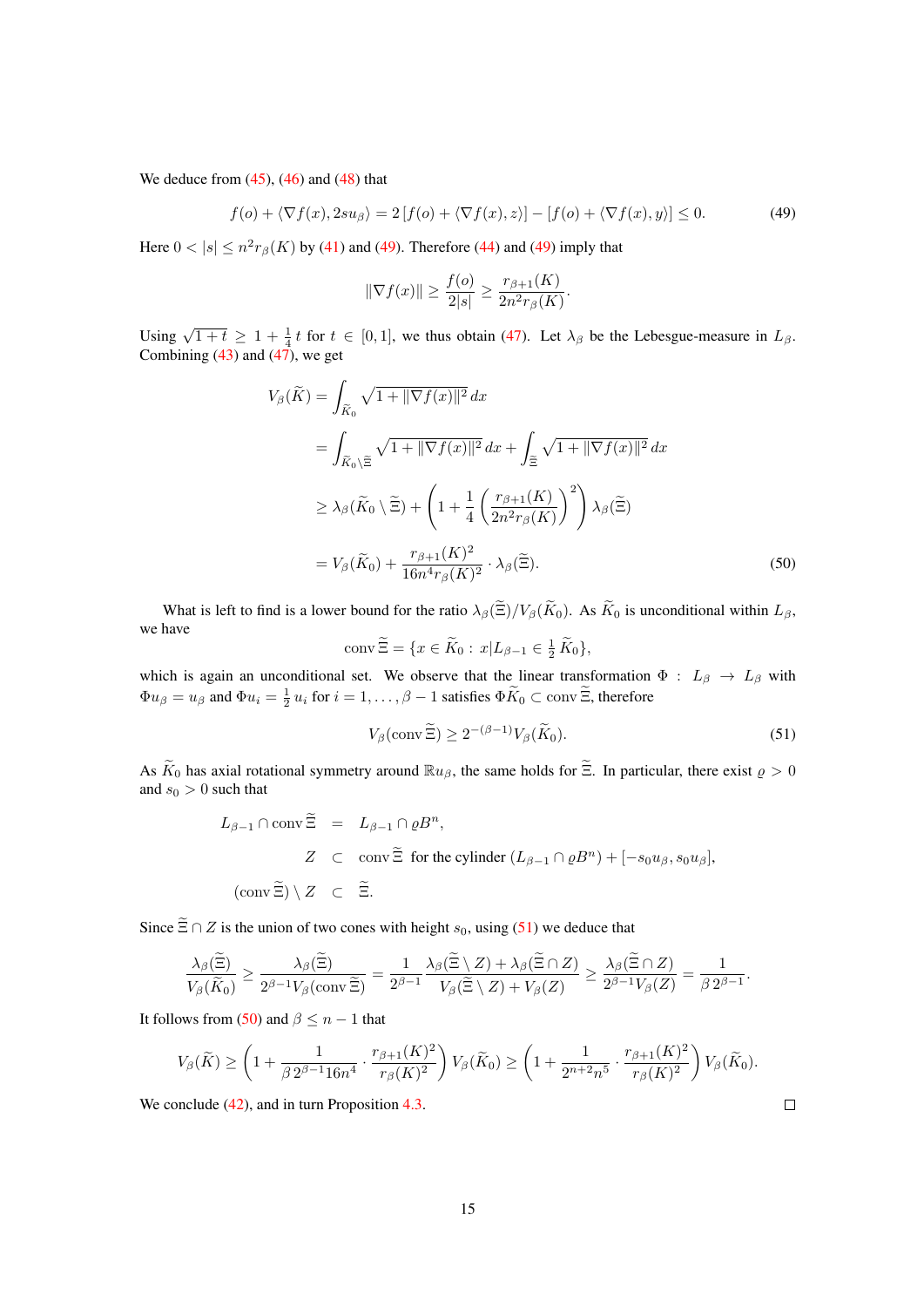<span id="page-15-1"></span>**Proposition 4.5.** Let  $K_1$  be a compact convex set in  $\mathbb{R}^n$ , let  $Z_2, \ldots, Z_m$ ,  $2 \le m \le n$ , be zonoids in  $\mathbb{R}^n$ , *and let*  $\alpha_1, \ldots, \alpha_m \in \mathbb{N}$  *be such that*  $\alpha_1 + \cdots + \alpha_m = n$ *. Let*  $\epsilon \in [0, 1]$ *. Suppose that* 

$$
0 < V_{\alpha_1}(K_1) \prod_{i=2}^m V_{\alpha_i}(Z_i) \le (1+\varepsilon) {n \choose \alpha_1, \dots, \alpha_m} V(K_1[\alpha_1], Z_2[\alpha_2], \dots, Z_m[\alpha_m]). \tag{52}
$$

*Then there exists an affine subspace*  $A_1 \in A(n, \alpha_1)$  *such that* 

$$
K_1 \subset A_1 + c\sqrt{\varepsilon} \, r_{\alpha_1}(K_1)B^n \quad \text{and} \quad r_{\alpha_1}(K_1|A_1) \geq \frac{r_{\alpha_1}(K_1)}{n},
$$

where  $c = 2^{\frac{n+2}{2}} n^{\frac{7}{2}}$ , and  $A_1$  can be chosen as a linear subspace if  $K_1$  is a zonoid.

*Proof.* Let  $L_1 \in G(n, \alpha_1)$  be such that

$$
V_{\alpha_1}(K_1|L_1) = \max \{ V_{\alpha_1}(K_1|L) : L \in G(n, \alpha_1) \}.
$$

A special case of  $(20)$ ,  $(13)$  and  $(12)$  imply that

$$
\binom{n}{\alpha_1,\ldots,\alpha_m} V(K_1[\alpha_1],Z_2[\alpha_2],\ldots,Z_m[\alpha_m]) \leq V_{\alpha_1}(K_1|L_1) \cdot V_{\alpha_2}(Z_2) \cdots V_{\alpha_m}(Z_{\alpha_m}).
$$

It follows from the assumption [\(52\)](#page-15-0) in Proposition [4.5](#page-15-1) that  $V_{\alpha_1}(K_1) \leq (1+\varepsilon)V_{\alpha_1}(K_1|L_1)$ , and hence Proposition [4.3](#page-11-1) yields √

$$
r_{\alpha_1+1}(K_1) \le 2^{\frac{n+2}{2}} n^{\frac{5}{2}} r_{\alpha_1}(K_1) \sqrt{\varepsilon}.
$$

From Lemma [4.2](#page-11-2) we deduce the existence of an affine subspace  $A_1 \in A(n, \alpha_1)$  such that

$$
K_1 \subset A_1 + 2^{\frac{n+2}{2}} n^{\frac{7}{2}} r_{\alpha_1}(K_1) \sqrt{\varepsilon} B^n \quad \text{ and } \quad r_{\alpha_1}(K_1|A_1) \ge \frac{r_{\alpha_1}(K_1)}{n},
$$

where we can choose  $A_1 \in G(n, \alpha_1)$  if  $K_1$  is a zonoid.

<span id="page-15-4"></span>**Lemma 4.6.** Let  $2 \le m \le n$ , let  $K_1, \ldots, K_m$  be compact, convex sets in  $\mathbb{R}^n$ , and let  $\alpha_1, \ldots, \alpha_m \ge 1$  be *integers satisfying*  $\alpha_1 + \cdots + \alpha_m = n$ *. Let*  $\varepsilon \in [0,1]$ *. Assume that for*  $i = 1, \ldots, m$  *there exist*  $q_i \in K_i$ and linear subspace  $L_i \in \mathrm{G}(n, \alpha_i)$  such that  $K_i | L_i$  is a zonoid for  $i = 2, \ldots, m$ ,

<span id="page-15-3"></span>
$$
K_i - q_i \subset (K_i | L_i) + \varepsilon r_{\alpha_i}(K_i) B^n \quad \text{and} \quad r_{\alpha_i}(K_i | L_i) \ge \frac{r_{\alpha_i}(K_i)}{n} > 0,
$$
 (53)

<span id="page-15-2"></span><span id="page-15-0"></span> $\Box$ 

*and*  $K_1, \ldots, K_m$  *satisfy* 

$$
\binom{n}{\alpha_1, \dots, \alpha_m} V(K_1[\alpha_1], \dots, K_m[\alpha_m])
$$
\n
$$
\leq \prod_{i=1}^m V_{\alpha_i}(K_i) \leq (1+\varepsilon) \binom{n}{\alpha_1, \dots, \alpha_m} V(K_1[\alpha_1], \dots, K_m[\alpha_m]).
$$
\n(54)

*Then*

$$
[L_1,\ldots,L_m]\geq 1-n^5\varepsilon.
$$

*Proof.* If  $\varepsilon \ge n^{-4}$ , then  $1 - n^5 \varepsilon \le -1$  and hence there is nothing to show. In the following, we may assume that  $\varepsilon < n^{-4}$ .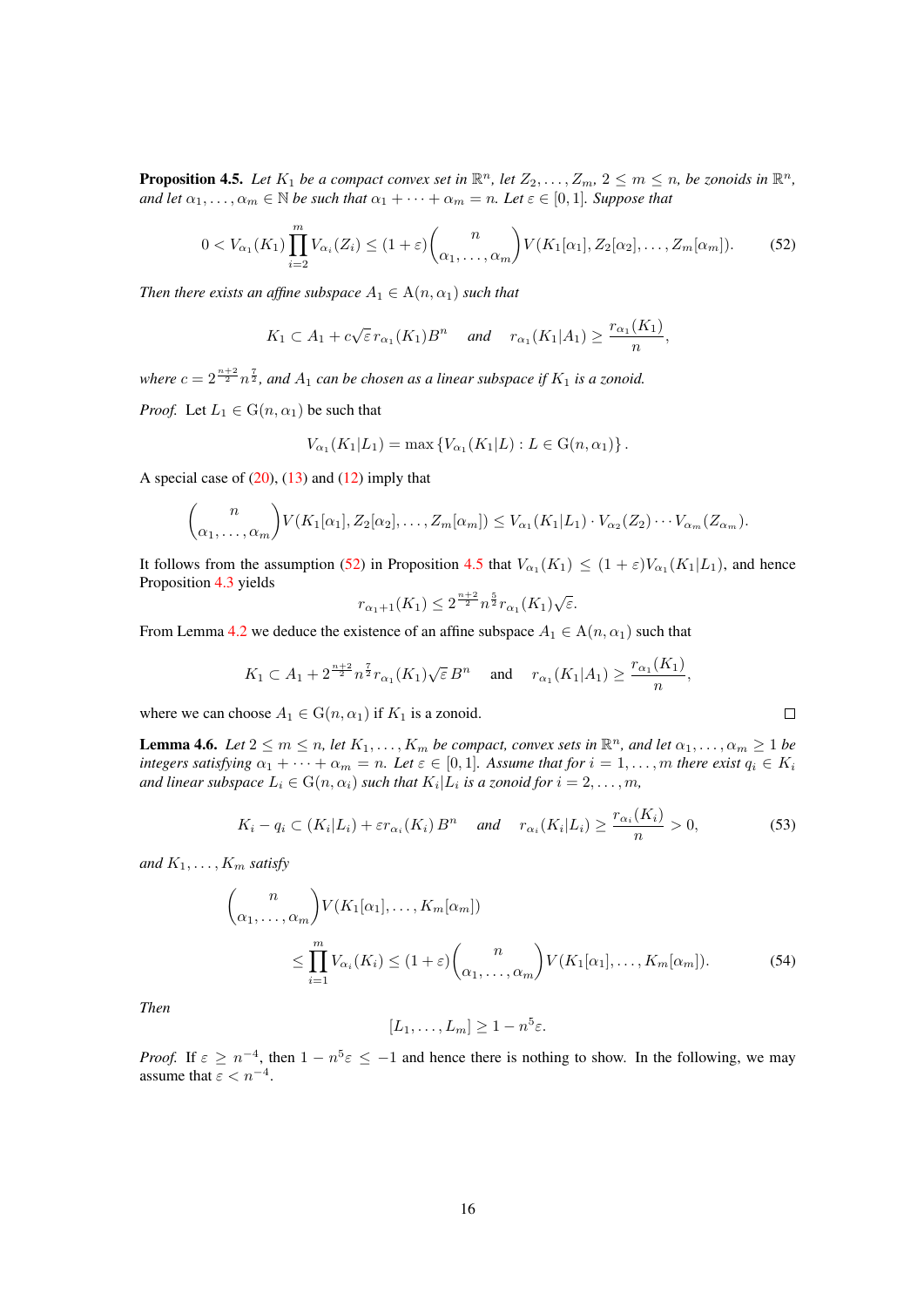By assumption, the sets  $C_i = K_i | L_i$  are zonoids for  $i = 2, ..., m$ . Using first [\(54\)](#page-15-2) and then [\(53\)](#page-15-3) we get

$$
\prod_{i=1}^{m} V_{\alpha_i}(K_i) \leq (1+\varepsilon) {n \choose \alpha_1, \dots, \alpha_m} V(K_1[\alpha_1], \dots, K_m[\alpha_m])
$$
\n
$$
\leq {n \choose \alpha_1, \dots, \alpha_m} V(K_1[\alpha_1], \dots, K_m[\alpha_m]) + \varepsilon \cdot \prod_{i=1}^{m} V_{\alpha_i}(K_i)
$$
\n
$$
\leq {n \choose \alpha_1, \dots, \alpha_m} V((C_1 + \varepsilon r_{\alpha_1}(K_1) B^n)[\alpha_1], \dots, (C_m + \varepsilon r_{\alpha_m}(K_m) B^n)[\alpha_m])
$$
\n
$$
+ \varepsilon \cdot \prod_{i=1}^{m} V_{\alpha_i}(K_i)
$$
\n
$$
= {n \choose \alpha_1, \dots, \alpha_m} V(C_1[\alpha_1], \dots, C_m[\alpha_m]) + \Omega + \varepsilon \cdot \prod_{i=1}^{m} V_{\alpha_i}(K_i)
$$
\n
$$
= \left(\prod_{i=1}^{m} V_{\alpha_i}(C_i)\right) [L_1, \dots, L_m] + \Omega + \varepsilon \cdot \prod_{i=1}^{m} V_{\alpha_i}(K_i), \tag{55}
$$

where with

<span id="page-16-2"></span><span id="page-16-0"></span>
$$
\Gamma = \{(\gamma_1, \ldots, \gamma_m) : \gamma_i \in \{0, \ldots, \alpha_i\} \text{ for } i = 1, \ldots, m \text{ and } \sum_{i=1}^m \gamma_i \ge 1\}
$$

and by the linearity of mixed volumes we have

$$
\Omega = \binom{n}{\alpha_1, \dots, \alpha_m} \left[ V((C_1 + \varepsilon r_{\alpha_1}(K_1) B^n)[\alpha_1], \dots, (C_m + \varepsilon r_{\alpha_m}(K_m) B^n)[\alpha_m]) \right]
$$

$$
- V(C_1[\alpha_1], \dots, C_m[\alpha_m]) \right]
$$

$$
= \binom{n}{\alpha_1, \dots, \alpha_m} \sum_{(\gamma_1, \dots, \gamma_m) \in \Gamma} \varepsilon^{\sum_{i=1}^m \gamma_i} \left( \prod_{i=1}^m r_{\alpha_i}(K_i)^{\gamma_i} \right) \prod_{i=1}^m \binom{\alpha_i}{\gamma_i}
$$

$$
\times V(C_1[\alpha_1 - \gamma_1], \dots, C_m[\alpha_m - \gamma_m], B^n[\gamma_1 + \dots + \gamma_m]). \tag{56}
$$

For each  $(\gamma_1, \ldots, \gamma_m) \in \Gamma$ , it follows from Theorem [1.3](#page-2-0) (note that K in the statement of Theorem 1.3) need not be a zonoid, hence here we do not have to assume that  $C_1$  is a zonoid) that

<span id="page-16-1"></span>
$$
V(C_1[\alpha_1-\gamma_1],\ldots,C_m[\alpha_m-\gamma_m],B^n[\gamma_1+\cdots+\gamma_m])
$$
  

$$
\leq \binom{n}{\alpha_1-\gamma_1,\ldots,\alpha_m-\gamma_m,\gamma_1+\cdots+\gamma_m}^{-1} \left(\prod_{i=1}^m V_{\alpha_i-\gamma_i}(C_i)\right). \tag{57}
$$

Using the notation  $B_i^{\alpha_i} = B^n \cap L_i$  for  $i = 1, ..., m$ , it follows from [\(53\)](#page-15-3) that  $p_i + \frac{r_{\alpha_i}(K_i)}{n} B_i^{\alpha_i} \subset C_i$  for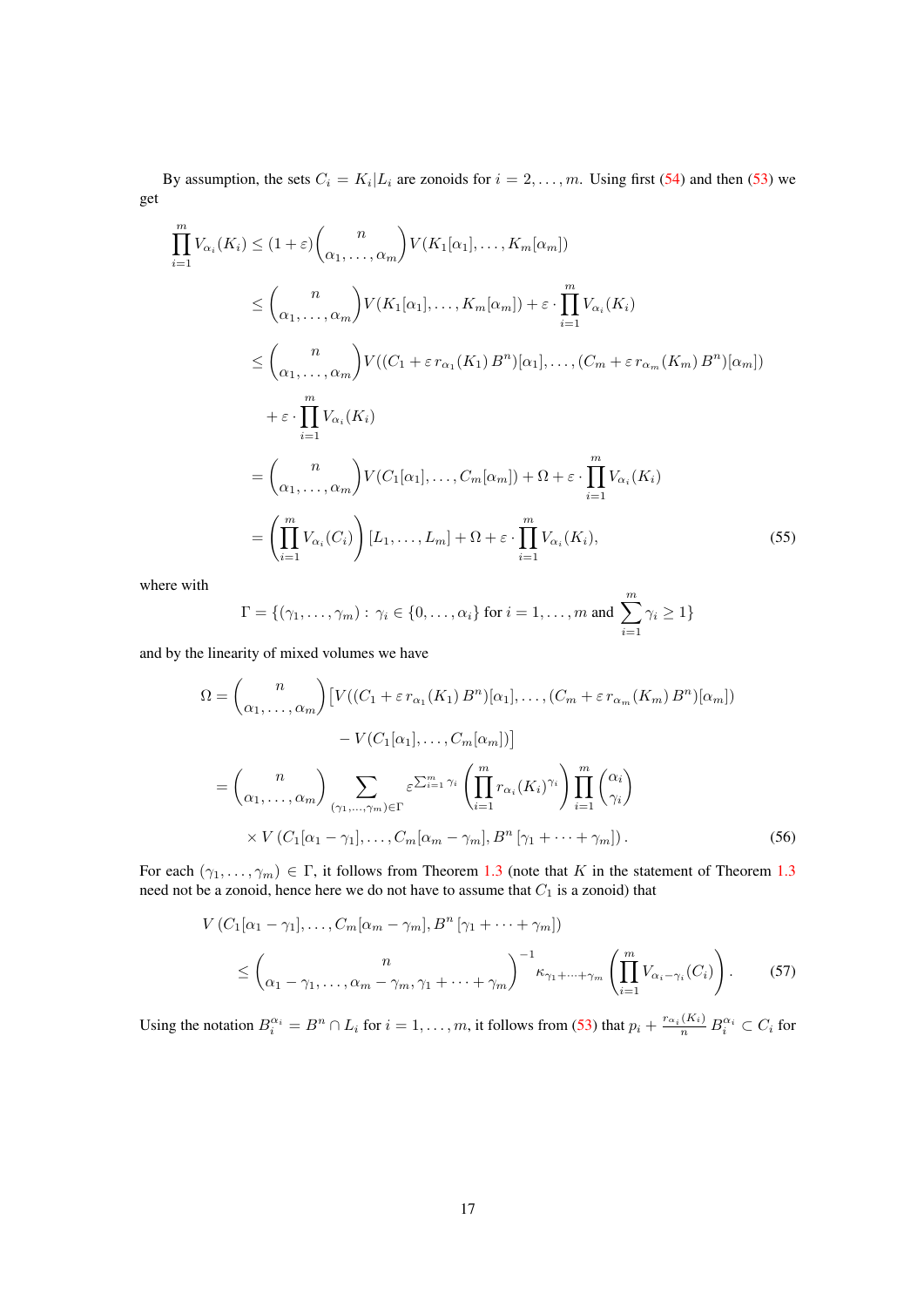some  $p_i \in C_i$ . Therefore, using Lemma [3.1](#page-7-0) at the end, we have

$$
r_{\alpha_i}(K_i)^{\gamma_i} V_{\alpha_i - \gamma_i}(C_i) = \frac{\binom{\alpha_i}{\gamma_i}}{\kappa_{\gamma_i}} \cdot r_{\alpha_i}(K_i)^{\gamma_i} v^{(\alpha_i)}(C_i[\alpha_i - \gamma_i], B_i^{\alpha_i}[\gamma_i])
$$
  

$$
= \frac{n^{\gamma_i} \binom{\alpha_i}{\gamma_i}}{\kappa_{\gamma_i}} \cdot v^{(\alpha_i)} \left( C_i[\alpha_i - \gamma_i], \frac{r_{\alpha_i}(K_i)}{n} B_i^{\alpha_i}[\gamma_i] \right))
$$
  

$$
\leq \frac{n^{\gamma_i} \binom{\alpha_i}{\gamma_i}}{\kappa_{\gamma_i}} \cdot v^{(\alpha_i)} (C_i[\alpha_i - \gamma_i], C_i[\gamma_i])
$$
  

$$
= \frac{n^{\gamma_i} \binom{\alpha_i}{\gamma_i}}{\kappa_{\gamma_i}} \cdot V_{\alpha_i}(C_i) \leq \frac{n^{\gamma_i} \binom{\alpha_i}{\gamma_i}}{\kappa_{\gamma_i}} \cdot V_{\alpha_i}(K_i).
$$
 (58)

In the following, we use the rough upper bounds

<span id="page-17-0"></span>
$$
\left(\sum_{i=1}^{m} \gamma_i \atop \gamma_1, \ldots, \gamma_m\right) \le n^{\sum_{i=1}^{m} \gamma_i}, \qquad \frac{\kappa_{\sum_{i=1}^{m} \gamma_i}}{\prod_{i=1}^{m} \kappa_{\gamma_i}} \le 1
$$

and  $t \le e^t - 1 \le 2t$ , where the right inequality holds for  $t \in [0, 1)$ . Combining these facts with [\(56\)](#page-16-0), [\(57\)](#page-16-1), [\(58\)](#page-17-0), we thus obtain for  $n \geq 3$  that

$$
\Omega \leq \prod_{i=1}^{m} V_{\alpha_i}(K_i) \cdot \sum_{(\gamma_1, \dots, \gamma_m) \in \Gamma} \frac{\binom{n}{\alpha_1, \dots, \alpha_m}}{n} \frac{\kappa_{\sum_{i=1}^{m} \gamma_i}}{\prod_{i=1}^{m} \kappa_{\gamma_i}} \sum_{i=1}^{m} \gamma_i \prod_{i=1}^{m} \binom{\alpha_i}{\gamma_i}^2 \varepsilon^{\sum_{i=1}^{m} \gamma_i}
$$
\n
$$
\leq \prod_{i=1}^{m} V_{\alpha_i}(K_i) \cdot \sum_{(\gamma_1, \dots, \gamma_m) \in \Gamma} \binom{\gamma_1 + \dots + \gamma_m}{\gamma_1, \dots, \gamma_m} n^{\sum_{i=1}^{m} \gamma_i} \varepsilon^{\sum_{i=1}^{m} \gamma_i} \prod_{i=1}^{m} \binom{\alpha_i}{\gamma_i}
$$
\n
$$
\leq \prod_{i=1}^{m} V_{\alpha_i}(K_i) \cdot \sum_{(\gamma_1, \dots, \gamma_m) \in \Gamma} \binom{n^2 \varepsilon}{\sum_{i=1}^{m} \gamma_i} \prod_{i=1}^{m} \binom{\alpha_i}{\gamma_i}
$$
\n
$$
= \prod_{i=1}^{m} V_{\alpha_i}(K_i) \cdot \left[ \prod_{i=1}^{m} (1 + n^2 \varepsilon)^{\alpha_i} - 1 \right]
$$
\n
$$
\leq \prod_{i=1}^{m} V_{\alpha_i}(K_i) \cdot \left[ \exp \left( n^2 \varepsilon(\alpha_1 + \dots + \alpha_m) \right) - 1 \right] = \prod_{i=1}^{m} V_{\alpha_i}(K_i) \cdot \exp \left( n^3 \varepsilon \right) - 1
$$
\n
$$
\leq \prod_{i=1}^{m} V_{\alpha_i}(K_i) \cdot 2n^3 \varepsilon \leq (n^5 - 1) \prod_{i=1}^{m} V_{\alpha_i}(K_i) \cdot \varepsilon,
$$
\n(59)

where  $n \geq 2$  was used in the last step.

Substituting [\(59\)](#page-17-1) into [\(55\)](#page-16-2), for  $\varepsilon < n^{-4}$  we get

$$
\prod_{i=1}^m V_{\alpha_i}(K_i) \le \left(\prod_{i=1}^m V_{\alpha_i}(C_i)\right)[L_1,\ldots,L_m] + n^5\left(\prod_{i=1}^m V_{\alpha_i}(K_i)\right) \cdot \varepsilon.
$$

Since  $V_{\alpha_i}(C_i) \leq V_{\alpha_i}(K_i)$ , according to Lemma [3.1,](#page-7-0) and  $\dim(K_i) \geq \alpha_i$ ,  $i = 1, \ldots, m$ , we deduce that

$$
1 - n^5 \varepsilon \le [L_1, \ldots, L_m],
$$

which completes the argument.

<span id="page-17-1"></span> $\Box$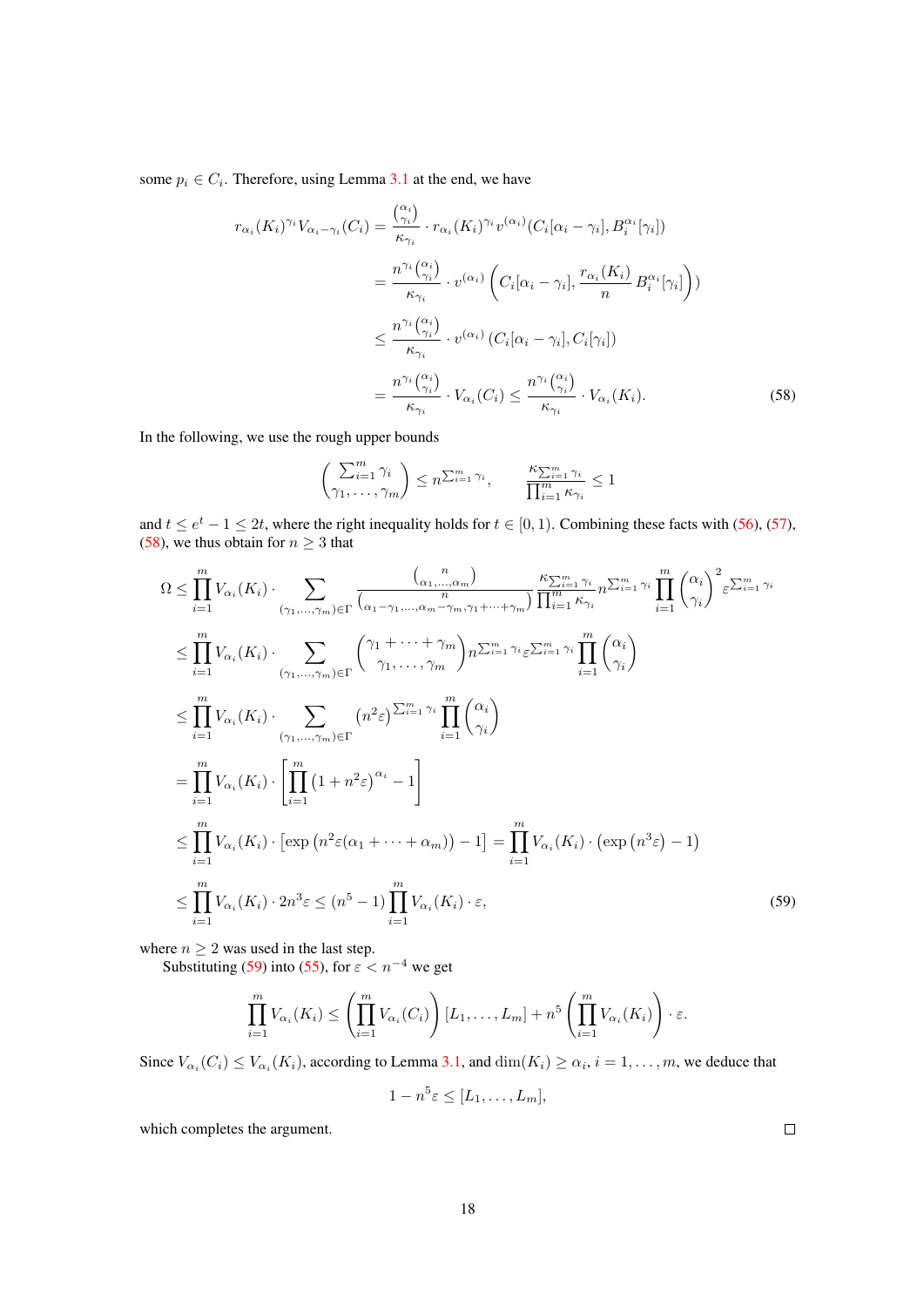*Proof of Theorem [1.6.](#page-4-2)* We deduce from the assumptions and by repeated application of Proposition [4.5](#page-15-1) that for  $i = 1, \ldots, m$ , there exist linear subspaces  $L_i \in G(n, \alpha_i)$  such that

<span id="page-18-1"></span>
$$
Z_i \subset (Z_i|L_i) + cr_{\alpha_i}(Z_i)\sqrt{\varepsilon} B^n \text{ and } r_{\alpha_i}(Z_i|L_i) \ge \frac{r_{\alpha_i}(Z_i)}{n} > 0 \text{ for } c = 2^{\frac{n}{2}} n^{\frac{9}{2}}.
$$
 (60)

It follows from [\(60\)](#page-18-1) and Lemma [4.6](#page-15-4) that

$$
[L_1,\ldots,L_m] \ge 1 - n^5 2^{\frac{n}{2}} n^{\frac{9}{2}} \sqrt{\varepsilon} \ge 1 - n^{10} 2^{\frac{n}{2}} \sqrt{\varepsilon},
$$

if  $2^{\frac{n}{2}} n^{\frac{9}{2}} \sqrt{\varepsilon} \leq 1$ . But if this is not satisfied, then the requested lower bound is trivially satisfied. Thus we  $\Box$   $\Box$   $\Box$  $\Box$ 

## <span id="page-18-0"></span>5 The stability version of Theorem [1.3](#page-2-0)

This section is devoted to the proof of the following theorem.

<span id="page-18-2"></span>**Theorem 5.1.** Let  $\epsilon \in [0, n^{-16}2^{-2n}]$ . Let  $K_1 \subset \mathbb{R}^n$  be a compact convex set and let  $Z_2, \ldots, Z_m \subset \mathbb{R}^n$ *be zonoids for*  $2 \le m \le n$ *. If*  $\alpha_1, \ldots, \alpha_m \ge 1$  *are integers with*  $\alpha_1 + \cdots + \alpha_m = n$  *and* 

$$
0 < V_{\alpha_1}(K_1) \prod_{i=2}^m V_{\alpha_i}(Z_i) \le (1+\varepsilon) {n \choose \alpha_1, \dots, \alpha_m} V(K_1[\alpha_1], Z_2[\alpha_2], \dots, Z_m[\alpha_m]),
$$

*then there exist linear subspace*  $L_i \in G(n, \alpha_i)$  *for*  $i = 1, \ldots, m$  *and*  $q \in K_1$  *such that* 

$$
[L_1, \ldots, L_m] \ge 1 - n^{13} 2^{2n + 4} \varepsilon^{\frac{1}{8}}
$$

*and*

$$
K_1 - q \quad \subset \quad L_1 + n^{\frac{7}{2}} 2^{\frac{n+2}{2}} r_{\alpha_1}(K_1) \, \varepsilon^{\frac{1}{2}} B^n,
$$
\n
$$
Z_i \quad \subset \quad L_i + n^8 2^{2n+4} r_{\alpha_i}(Z_i) \, \varepsilon^{\frac{1}{8}} B^n, \quad i = 2, \dots, m.
$$

We prepare the proof of Theorem [5.1](#page-18-2) with two observations, Lemma [5.2](#page-18-3) and Lemma [5.3,](#page-19-0) where the first one is based on basic properties of the Γ function Γ.

<span id="page-18-3"></span>**Lemma 5.2.** *If*  $n \ge 2$  *and*  $j = 1, ..., n$ *, then* 

$$
\frac{V_j(B^n)}{\kappa_j}\leq 2^{\frac{n}{2}}.
$$

*Proof.* We repeatedly use the duplication formula for the Gamma function

$$
\frac{\Gamma(2x)}{\Gamma(x)} = \frac{2^{2x-1}}{\sqrt{\pi}} \cdot \Gamma\left(x + \frac{1}{2}\right) \quad \text{for } x > 0.
$$

By the logarithmic convexity of the Gamma function, which yields

$$
\Gamma\left(\frac{x+y}{2}\right) \le \sqrt{\Gamma(x)\Gamma(y)} \quad \text{ for } x, y > 0,
$$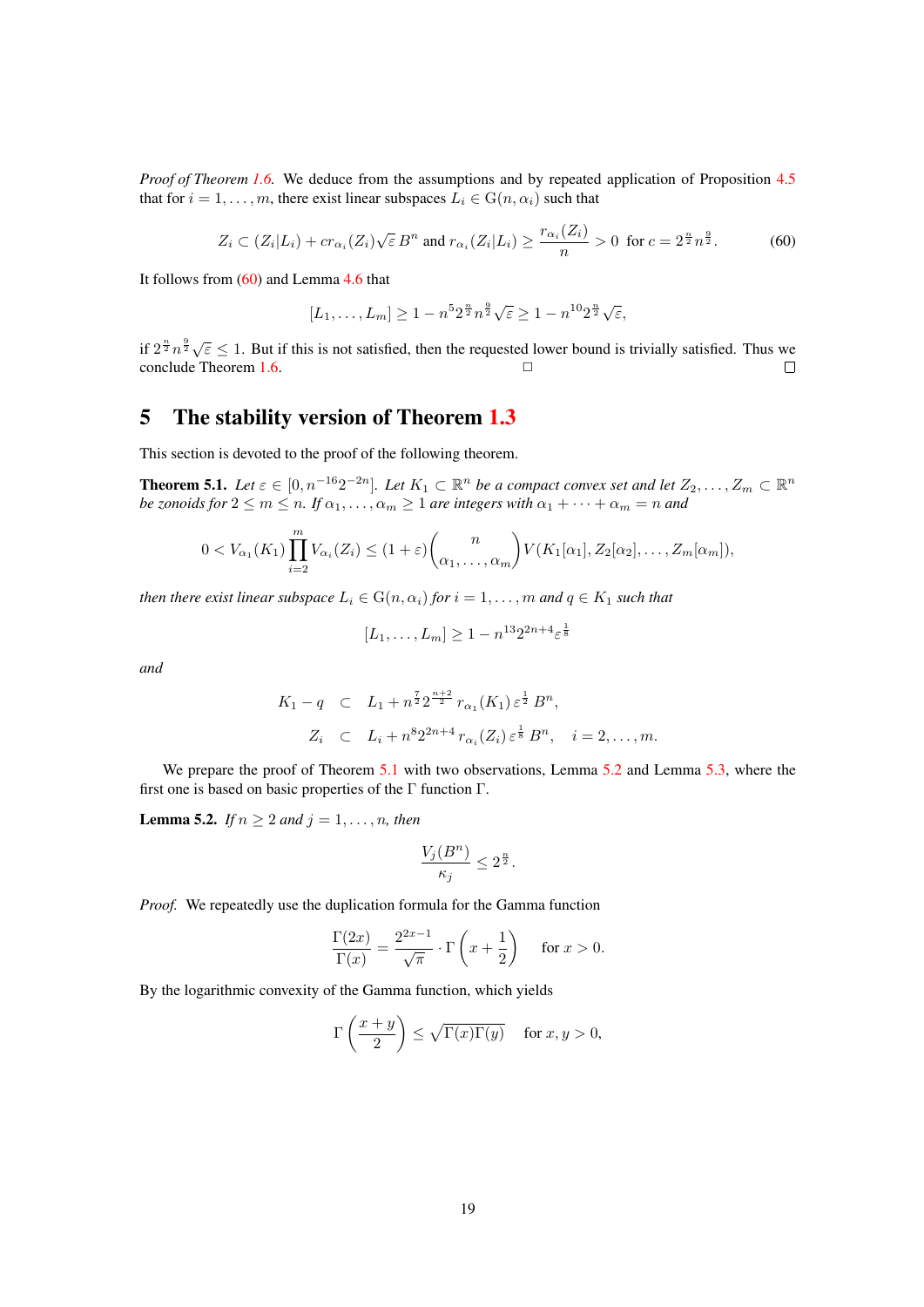the functional equation  $\Gamma(x+1) = x\Gamma(x)$ ,  $\binom{n}{j} = \frac{\Gamma(n+1)}{\Gamma(n-j+1)\Gamma(j+1)}$  and  $\kappa_d = \frac{\pi^{d/2}}{\Gamma(\frac{d}{2}+1)}$  $\frac{\pi^{a/2}}{\Gamma(\frac{d}{2}+1)}$ , we get

$$
\frac{V_j(B^n)}{\kappa_j} = \frac{\binom{n}{j}\kappa_n}{\kappa_j\kappa_{n-j}} = \frac{\Gamma(n+1)}{\Gamma(\frac{n+2}{2})} \cdot \frac{\Gamma(\frac{j+2}{2})}{\Gamma(n-1)} \cdot \frac{\Gamma(\frac{n-j+2}{2})}{\Gamma(n-j+1)}
$$
\n
$$
= \sqrt{\pi} \cdot \frac{\Gamma(\frac{n}{2} + \frac{1}{2})}{\Gamma(\frac{n-j}{2} + \frac{1}{2})\Gamma(\frac{j}{2} + \frac{1}{2})} \le \sqrt{\pi} \cdot \frac{\Gamma(\frac{n}{2} + \frac{1}{2})}{\Gamma(\frac{n}{4} + \frac{1}{2})^2}
$$
\n
$$
= \frac{\Gamma(\frac{n}{2} + \frac{1}{2})}{\Gamma(\frac{n}{2} + 1)} \cdot \frac{\Gamma(\frac{n}{4} + 1)}{\Gamma(\frac{n}{4} + \frac{1}{2})} \cdot \frac{\sqrt{\pi} \cdot \Gamma(\frac{n}{2} + 1)}{\Gamma(\frac{n}{4} + \frac{1}{2})\Gamma(\frac{n}{4} + 1)} = 2^{\frac{n}{2}} \cdot \frac{\Gamma(\frac{n}{2} + \frac{1}{2})}{\Gamma(\frac{n}{2} + 1)} \cdot \frac{\Gamma(\frac{n}{4} + \frac{1}{2})}{\Gamma(\frac{n}{4} + \frac{1}{2})}
$$
\n
$$
\le 2^{\frac{n}{2}} \cdot \frac{\sqrt{\Gamma(\frac{n}{2})\Gamma(\frac{n}{2} + 1)}}{\Gamma(\frac{n}{2} + 1)} \cdot \frac{\sqrt{\Gamma(\frac{n}{4} + \frac{1}{2})\Gamma(\frac{n}{4} + \frac{3}{2})}}{\Gamma(\frac{n}{4} + \frac{1}{2})} = 2^{\frac{n-1}{2}} \sqrt{\frac{n+2}{n}} \le 2^{\frac{n}{2}},
$$
\n
$$
\text{oves Lemma 5.2.}
$$

which proves Lemma [5.2.](#page-18-3)

<span id="page-19-0"></span>**Lemma 5.3.** *If*  $1 \le \alpha < d \le n$ ,  $0 < \eta < \frac{1}{\alpha n}$  and M is a compact convex set in  $\mathbb{R}^d$  such that there exists *an affine subspace*  $A \in \mathrm{A}(n, \alpha)$  *such that* 

$$
M \subset A + \eta r_{\alpha}(M) B^d
$$
 and  $r_{\alpha}(M|A) \ge \frac{r_{\alpha}(M)}{n}$ ,

*then*

$$
V_{\alpha}(M) \le (1 + n2^{d+1}\eta)V_{\alpha}(M|A).
$$

*Proof.* We may assume that  $o \in A$ . We set  $C = M | A$  and  $B^{\alpha} = A \cap B^d$ , and as before we write  $v^{(\alpha)}(\cdot)$ to denote the mixed volume in A.

Lemma [5.3](#page-19-0) is equivalent to the inequality

$$
V(M[\alpha], B^d[d - \alpha]) \le (1 + n2^{d+1}\eta)V(C[\alpha], B^d[d - \alpha]).
$$

Since  $B^d$  is a zonoid, using Theorem [1.3](#page-2-0) for the second and  $r_\alpha(M) \leq nr_\alpha(C)$  for the third inequality, we obtain that

$$
V(M[\alpha], B^d[d-\alpha])
$$
  
\n
$$
\leq V((C+\eta r_{\alpha}(M)B^d)[\alpha], B^d[d-\alpha])
$$
  
\n
$$
= V(C[\alpha], B^d[d-\alpha]) + \sum_{j=1}^{\alpha} {\alpha \choose j} (\eta r_{\alpha}(M))^j V(C[\alpha - j], B^d[j], B^d[d-\alpha])
$$
  
\n
$$
\leq V(C[\alpha], B^d[d-\alpha]) + \sum_{j=1}^{\alpha} {\alpha \choose j} (\eta r_{\alpha}(M))^j \kappa_j V_{\alpha-j}(C) V_{d-\alpha}(B^d)
$$
  
\n
$$
\leq V(C[\alpha], B^d[d-\alpha]) + V_{d-\alpha}(B^d) \sum_{j=1}^{\alpha} {\alpha \choose j}^2 (\eta nr_{\alpha}(C))^j v^{(\alpha)} (C[\alpha - j], B^{\alpha}[j])
$$
  
\n
$$
= V(C[\alpha], B^d[d-\alpha]) + \frac{V_{d-\alpha}(B^d)}{\alpha \choose \alpha} \sum_{j=1}^{\alpha} {\alpha \choose j} (\eta n)^j v^{(\alpha)} (C[\alpha - j], r_{\alpha}(C)B^{\alpha}[j])
$$
  
\n
$$
\leq V(C[\alpha], B^d[d-\alpha]) + \frac{V_{d-\alpha}(B^d)}{\alpha \choose \alpha} V_{\alpha}(C) [(1+\eta n)^{\alpha} - 1],
$$

where for the final inequality we used that a translate of  $r_{\alpha}(C)B^{\alpha}$  is contained in C.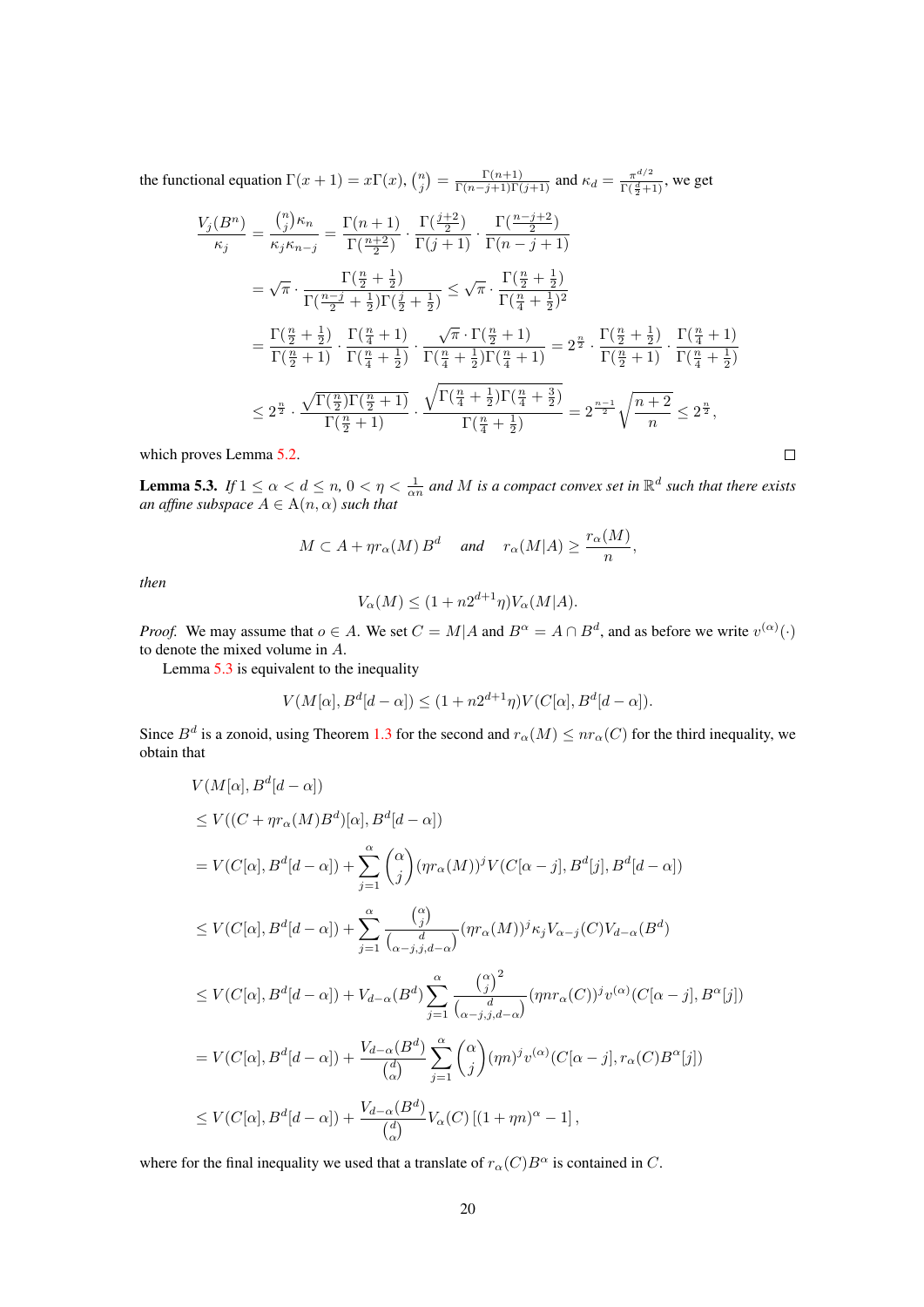<span id="page-20-7"></span>Since  $n\eta < \frac{1}{\alpha}$  implies that  $(1 + n\eta)^{\alpha} < 1 + 2\alpha n\eta$ , and

$$
\frac{V_{d-\alpha}(B^d)}{\binom{d}{\alpha}}V_{\alpha}(C) = \frac{V_{d-\alpha}(B^d)}{\kappa_{d-\alpha}}V(C[\alpha], B^d[d-\alpha]) \le 2^{\frac{d}{2}}V(C[\alpha], B^d[d-\alpha]),
$$

where also Lemma [5.2](#page-18-3) was used, we finally get

$$
V(M[\alpha], B^d[d-\alpha]) \le V(C[\alpha], B^d[d-\alpha]) \left(1 + 2^{\frac{d}{2}} \cdot 2\alpha n\eta\right)
$$
  

$$
\le \left(1 + n2^{d+1}\eta\right) V(C[\alpha], B^d[d-\alpha]),
$$

which proves the lemma.

*Proof of Theorem* [5.1.](#page-18-2) According to Proposition [4.5,](#page-15-1) possibly after translating  $K_1$ , there exists a linear subspace  $L_1 \in G(n, \alpha_1)$  such that

<span id="page-20-0"></span>
$$
K_1 \subset L_1 + c\sqrt{\varepsilon}r_{\alpha_1}(K_1)B^n \quad \text{and} \quad r_{\alpha_1}(K_1|L_1) \ge r_{\alpha_1}(K_1)/n \tag{61}
$$

where  $c = 2^{\frac{n+2}{2}} n^{\frac{7}{2}}$ . We set

$$
C_1 = K_1 | L_1 \quad \text{and} \quad B^{\alpha_1} = L_1 \cap B^n.
$$

Note that [\(61\)](#page-20-0) implies that

<span id="page-20-1"></span>
$$
K_1 \subset C_1 + c\sqrt{\varepsilon}r_{\alpha_1}(K_1)B^n. \tag{62}
$$

<span id="page-20-6"></span><span id="page-20-2"></span> $\Box$ 

For  $\mathcal{Z} = (Z_2[\alpha_2], \dots, Z_m[\alpha_m])$ , we deduce from [\(62\)](#page-20-1) that

$$
V(K_1[\alpha_1], \mathcal{Z}) \le V((C_1 + c\sqrt{\varepsilon}r_{\alpha_1}(K_1)B^n)[\alpha_1], \mathcal{Z})
$$
  
=  $V(C_1[\alpha_1], \mathcal{Z}) + \sum_{j=1}^{\alpha_1} {\alpha_1 \choose j} (c\sqrt{\varepsilon}r_{\alpha_1}(K_1))^j V(C_1[\alpha_1 - j], B^n[j], \mathcal{Z}).$  (63)

Next we provide several upper and lower bounds for the individual expressions involved in [\(63\)](#page-20-2). The conditions in Theorem [5.1](#page-18-2) and  $1 - \varepsilon \le (1 + \varepsilon)^{-1}$  yield

<span id="page-20-5"></span>
$$
(1 - \varepsilon)V_{\alpha_1}(K_1) \prod_{i=1}^m V_{\alpha_i}(Z_i) \leq {n \choose \alpha_1, \dots, \alpha_m} V(K_1[\alpha_1], \mathcal{Z}). \tag{64}
$$

Setting  $\beta = n - \alpha_1$ , it follows from an application of [\[49,](#page-24-0) Theorem 5.3.1] that

$$
\begin{pmatrix} n \\ \alpha_1, \dots, \alpha_m \end{pmatrix} V(C_1[\alpha_1], \mathcal{Z}) = V_{\alpha_1}(C_1) \begin{pmatrix} \beta \\ \alpha_2, \dots, \alpha_m \end{pmatrix}
$$

$$
\times v^{(\beta)} \left( (Z_2 | L_1^{\perp})[\alpha_1], \dots, (Z_m | L_1^{\perp})[\alpha_m] \right). \tag{65}
$$

An application of Theorem [1.3](#page-2-0) yields that

<span id="page-20-3"></span>
$$
\binom{n}{\alpha_1,\ldots,\alpha_m}\binom{\alpha_1}{j}V(C_1[\alpha_1-j],B^n[j],\mathcal{Z})\leq \kappa_j V_{\alpha_1-j}(C_1)\prod_{i=2}^m V_{\alpha_i}(Z_i). \tag{66}
$$

In addition, using first [\(61\)](#page-20-0), then Lemma [5.2](#page-18-3) and finally the fact that a translate of  $r_{\alpha_1}(C_1)B^{\alpha_1}$  lies in  $C_1$ , we get

<span id="page-20-4"></span>
$$
\begin{aligned}\n\binom{\alpha_1}{j}^{-1} r_{\alpha_1}(K_1)^j \kappa_j V_{\alpha_1 - j}(C_1) &\le n^j \cdot r_{\alpha_1}(C_1)^j \cdot v^{(\alpha_1)}(C_1[\alpha_1 - j], B^{\alpha_1}[j]) \\
&= n^j v^{(\alpha_1)}(C_1[\alpha_1 - j], r_{\alpha_1}(C_1)B^{\alpha_1}[j]) \\
&\le n^j V_{\alpha_1}(C_1).\n\end{aligned} \tag{67}
$$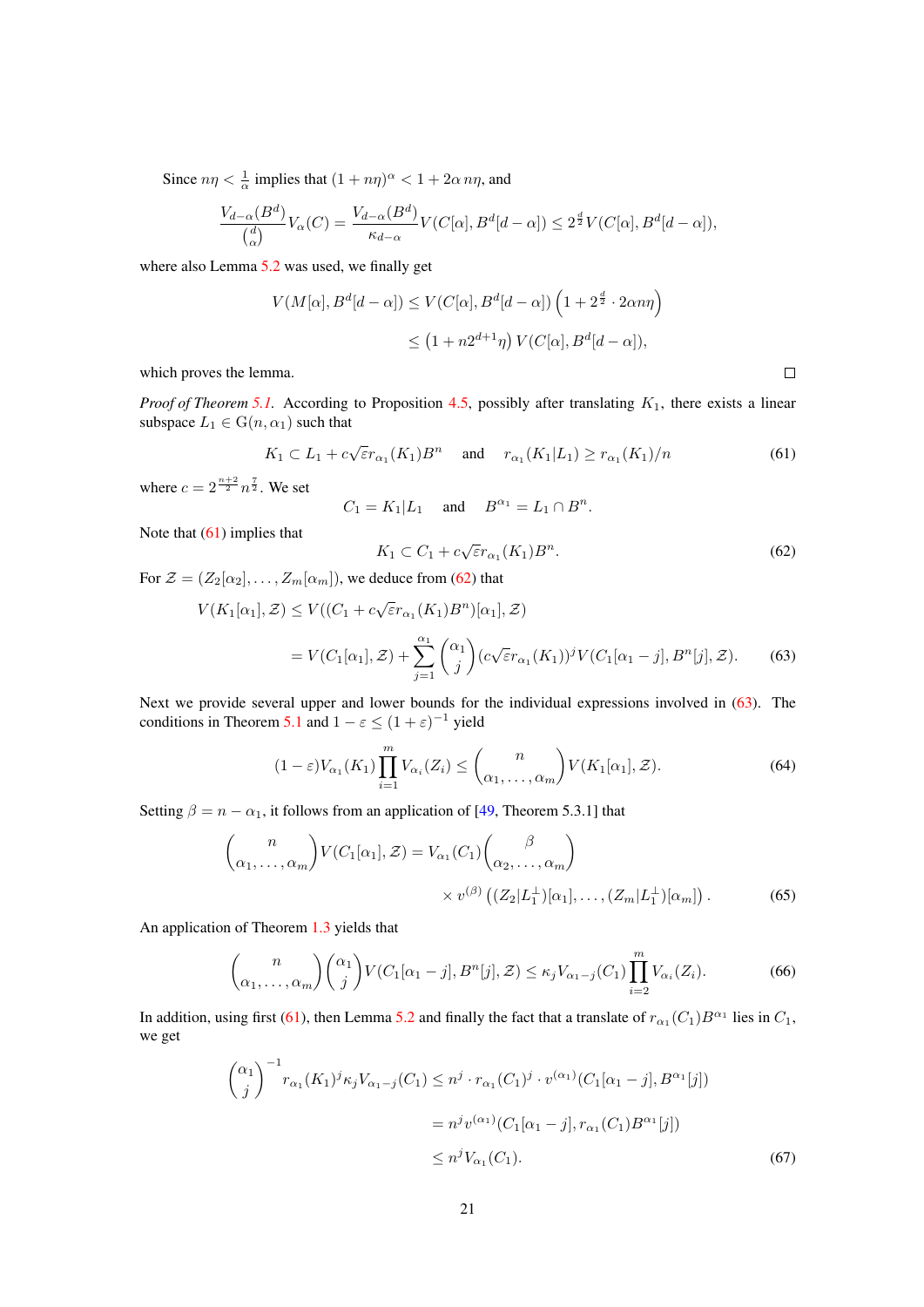Combining  $(66)$  and  $(67)$ , we get

<span id="page-21-0"></span>
$$
\binom{n}{\alpha_1, \dots, \alpha_m} r_{\alpha_1}(K_1)^j V(C_1[\alpha_1 - j], B^n[j], \mathcal{Z}) \le n^j V_{\alpha_1}(C_1) \prod_{i=2}^m V_{\alpha_i}(Z_i). \tag{68}
$$

Substituting [\(64\)](#page-20-5), [\(65\)](#page-20-6) and [\(68\)](#page-21-0) into [\(63\)](#page-20-2) and using  $V_{\alpha_1}(C_1) \leq V_{\alpha_1}(K_1)$  by Lemma [3.1,](#page-7-0) we finally arrive at (with  $\beta = n - \alpha_1$ )

$$
(1 - \varepsilon) \prod_{i=2}^{m} V_{\alpha_i}(Z_i) \leq { \beta \choose \alpha_2, \dots, \alpha_m} v^{(\beta)} \left( (Z_2 | L_1^{\perp})[\alpha_2], \dots, (Z_m | L_1^{\perp})[\alpha_m] \right) + \left( \prod_{i=2}^{m} V_{\alpha_i}(Z_i) \right) \sum_{j=1}^{\alpha_1} {\alpha_1 \choose j} (c n \sqrt{\varepsilon})^j.
$$

Since  $\varepsilon \le (5cn^2)^{-2}$ , we have  $cn\sqrt{\varepsilon} < \frac{1}{n}$ , and hence

$$
\sum_{j=1}^{\alpha_1} {\alpha_1 \choose j} (cn\sqrt{\varepsilon})^j = \left(1 + cn\sqrt{\varepsilon}\right)^{\alpha_1} - 1 \le 2cn^2\sqrt{\varepsilon}.
$$

Using that  $1 - \varepsilon - 2cn^2\sqrt{\varepsilon} \ge 1 - 2.5 cn^2\sqrt{\varepsilon}$ , we deduce that

<span id="page-21-1"></span>
$$
0 < (1 - 2.5 \operatorname{cn}^2 \sqrt{\varepsilon}) \prod_{i=2}^m V_{\alpha_i}(Z_i) \leq { \beta \choose \alpha_2, \dots, \alpha_m} v^{(\beta)} \left( (Z_2 | L_1^{\perp})[\alpha_2], \dots, (Z_m | L_1^{\perp})[\alpha_m] \right). \tag{69}
$$

In particular, this shows that  $V_{\alpha_i}(Z_i|L_1^{\perp}) > 0$  for  $i = 2, \ldots, m$ . Moreover, from [\(69\)](#page-21-1),  $V_{\alpha_i}(Z_i|L_1^{\perp}) \le$ In particular, this shows that  $V_{\alpha_i}(Z_i|L_1) > 0$  for  $i = 2, ..., m$ . Moreover, from  $V_{\alpha_i}(Z_i)$  for  $i = 2, ..., m$  and  $(1 - 2.5 cn^2 \sqrt{\epsilon})^{-1} \leq 1 + 5 cn^2 \sqrt{\epsilon}$  we now obtain that

$$
0 < \prod_{i=2}^{m} V_{\alpha_i}(Z_i | L_1^\perp) \le \prod_{i=2}^{m} V_{\alpha_i}(Z_i) \tag{70}
$$

<span id="page-21-3"></span><span id="page-21-2"></span>
$$
\leq (1+5cn^2\sqrt{\varepsilon})\binom{\beta}{\alpha_2,\ldots,\alpha_m}v^{(\beta)}\left((Z_2|L_1^{\perp})[\alpha_2],\ldots,(Z_m|L_1^{\perp})[\alpha_m]\right).
$$
 (71)

We set  $\tilde{Z}_i = Z_i | L_1^{\perp}$  for  $i = 2, ..., m$ . Based on [\(70\)](#page-21-2) and [\(71\)](#page-21-3), we apply Proposition [4.5](#page-15-1) in  $L_1^{\perp}$  if  $m \ge 3$ (and hence  $2 \le m - 1 \le \alpha_2 + \cdots + \alpha_m = n - \alpha_1$ ), and directly apply Proposition [4.3](#page-11-1) and Lemma [4.2](#page-11-2) in  $L_1^{\perp}$  if  $m = 2$ . Thus we obtain  $\alpha_i$ -dimensional linear subspaces  $\tilde{L}_i \subset L_1^{\perp}$  for  $i = 2, \ldots, m$  such that

$$
r_{\alpha_i}(\widetilde{Z}_i|\widetilde{L}_i) \ge r_{\alpha_i}(\widetilde{Z}_i)/n \quad \text{and} \quad \widetilde{Z}_i \subset \widetilde{L}_i + 2^{n+2}n^7 \varepsilon^{\frac{1}{4}} r_{\alpha_i}(\widetilde{Z}_i) \, (B^n \cap L_1^{\perp}),
$$

where we used that  $c\sqrt{5cn^2\sqrt{\varepsilon}} \leq 2^{n+2}n^7\varepsilon^{\frac{1}{4}}$ .

We deduce from Lemma [5.3](#page-19-0) that if  $i = 2, \ldots, m$ , then

<span id="page-21-4"></span>
$$
V_{\alpha}(\widetilde{Z}_i) \le (1 + n2^{d+1}2^{n+2}n^7 \varepsilon^{\frac{1}{4}}) V_{\alpha}(\widetilde{Z}_i|\widetilde{L}_i) \le (1 + n^8 2^{2n+3} \varepsilon^{\frac{1}{4}}) V_{\alpha}(\widetilde{Z}_i|\widetilde{L}_i).
$$
 (72)

On the other hand,

<span id="page-21-5"></span>
$$
V_{\alpha_i}(Z_i) \le (1 + 5cn^2 \sqrt{\varepsilon}) V_{\alpha_i}(\widetilde{Z}_i), \quad i = 2, \dots, m,
$$
\n(73)

follows from [\(71\)](#page-21-3), Theorem [1.3](#page-2-0) and again from  $V_{\alpha_j}(Z_j) \leq V_{\alpha_j}(Z_j)$  for  $j = 2, \ldots, m$ .

From  $\varepsilon \le (5cn^2)^{-2}$ , [\(72\)](#page-21-4), [\(73\)](#page-21-5) and  $\widetilde{Z}_i|\widetilde{L}_i = Z_i|\widetilde{L}_i$  for  $i = 2, \ldots, m$  (note that  $\widetilde{L}_i \subset L_1^{\perp}$ ) we deduce that

$$
V_{\alpha_i}(Z_i) \le (1 + 5cn^2 \sqrt{\varepsilon}) V_{\alpha_i}(\widetilde{Z}_i) \le (1 + 5cn^2 \sqrt{\varepsilon}) (1 + n^8 2^{2n+3} \varepsilon^{\frac{1}{4}}) V_{\alpha}(\widetilde{Z}_i | \widetilde{L}_i)
$$
  

$$
\le (1 + n^8 2^{2n+5} \varepsilon^{\frac{1}{4}}) V_{\alpha_i}(Z_i | \widetilde{L}_i).
$$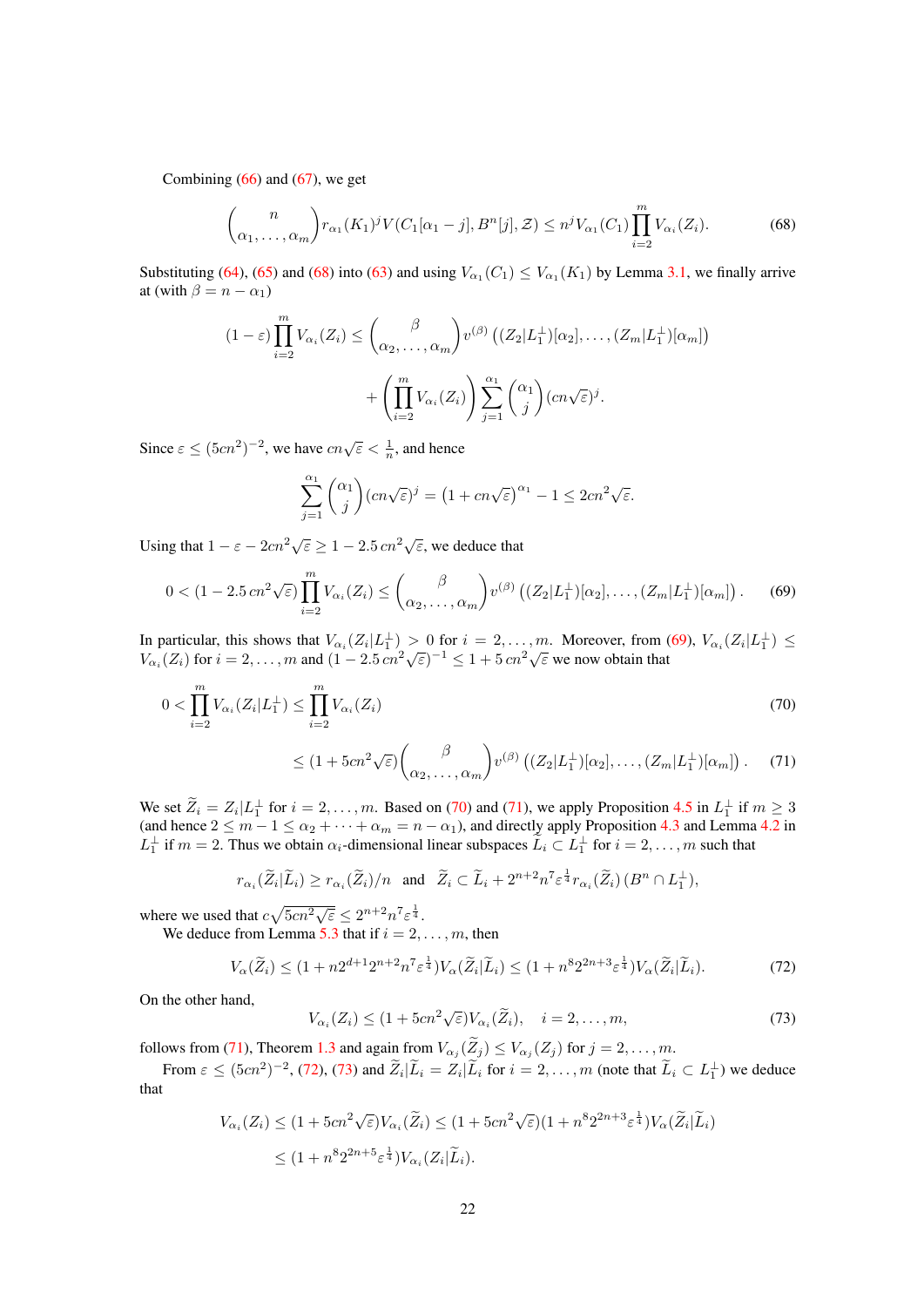It follows from Proposition [4.3](#page-11-1) that

$$
r_{\alpha_i+1}(Z_i) \le \sqrt{2^{n+2}n^5n^82^{2n+5}\varepsilon^{\frac{1}{4}}} \cdot r_{\alpha_i}(Z_i) \le n^72^{2n+4}\varepsilon^{\frac{1}{8}} \cdot r_{\alpha_i}(Z_i),
$$

and in turn, Lemma [4.2](#page-11-2) (ii) yields that there exists a linear subspace  $L_i \in G(n, \alpha_i)$  such that

<span id="page-22-14"></span>
$$
Z_i \subset L_i + n^8 2^{2n+4} \varepsilon^{\frac{1}{8}} r_{\alpha_i}(Z_i) \cdot B^n \quad \text{and} \quad r(Z_i | L_i) \ge r_{\alpha_i}(Z_i) / n > 0. \tag{74}
$$

Given  $(61)$  and  $(74)$ , we conclude

$$
[L_1, \ldots, L_m] \ge 1 - n^5 \cdot n^8 2^{2n+4} \varepsilon^{\frac{1}{8}} = 1 - n^{13} 2^{2n+4} \varepsilon^{\frac{1}{8}}
$$

by Lemma [4.6.](#page-15-4)

Acknowledgement. K. Böröczky was supported by research grant NKFIH 132002. Daniel Hug was supported by research grant HU 1874/5-1 (DFG).

### References

- <span id="page-22-1"></span>[1] S. Artstein-Avidan, D. Florentin, Y. Ostrover: Remarks about mixed discriminants and volumes. Communications in Contemporary Mathematics 16(2) (2014), 1350031 (14 pages). [2,](#page-1-2) [3](#page-2-3)
- <span id="page-22-5"></span>[2] K. Ball: Volume ratios and a reverse isoperimetric inequality. J. London Math. Soc. (2) 44 (2) (1991), 351–359. [4](#page-3-2)
- <span id="page-22-6"></span>[3] K. Ball: Shadows of convex bodies. Trans. Amer. Math. Soc. 327 (2) (1991), 891–901. [4](#page-3-2)
- <span id="page-22-7"></span>[4] K. Ball: Convex geometry and functional analysis. Handbook of the geometry of Banach spaces, vol. 1 (eds W. B. Johnson and L. Lindenstrauss, Elsevier, Amsterdam, 2003), 161–194. [4](#page-3-2)
- <span id="page-22-10"></span>[5] M. Barchiesi, V. Julin: Robustness of the Gaussian concentration inequality and the Brunn-Minkowski inequality. Calc. Var. Partial Differential Equations, 56 (2017), Paper No. 80, 12 pp. [5](#page-4-3)
- <span id="page-22-2"></span>[6] F.A. Bartha, F. Bencs, K.J. Böröczky, D. Hug: Extremizers and stability of the Betke–Weil inequality. https://arxiv.org/pdf/:2103.11672.pdf [2](#page-1-2)
- <span id="page-22-8"></span>[7] F. Barthe: An extremal property of the mean width of the simplex. Math. Ann. 310 (1998), 685–693. [4](#page-3-2)
- <span id="page-22-9"></span>[8] F. Barthe: On a reverse form of the Brascamp-Lieb inequality. Invent. Math. 134 (1998), 335–361. [4](#page-3-2)
- <span id="page-22-4"></span>[9] F. Behrend: Über einige Affininvarianten konvexer Bereiche. Math. Ann. 113 (1) (1937), 713–7[4](#page-3-2)7. 4
- <span id="page-22-0"></span>[10] U. Betke, W. Weil: Isoperimetric inequalities for the mixed area of plane convex sets. Arch. Math. 57 (1991), 501–507. [2](#page-1-2)
- <span id="page-22-11"></span>[11] K. Böröczky, D. Hug. Isotropic measures and stronger forms of the reverse isoperimetric inequality. Trans. Amer. Math. Soc. 369(10) (2017), 6987–7019. [5](#page-4-3)
- <span id="page-22-3"></span>[12] K.J. Böröczky, D. Hug: A reverse Minkowski-type inequality. Proc. Amer. Math. Soc. 148 (2020), 4907–4922. [2,](#page-1-2) [4,](#page-3-2) [5](#page-4-3)
- <span id="page-22-12"></span>[13] K. Böröczky, F. Fodor, D. Hug. Strengthened volume inequalities for  $L_p$  zonoids of even isotropic measures. Trans. Amer. Math. Soc. 371 (2019), 505–548. [5](#page-4-3)
- <span id="page-22-13"></span>[14] K. Böröczky, F. Fodor, D. Hug. Strengthened inequalities for the mean width and the l-norm. J. London Math. Soc. 0 (2021), 1–36. [5](#page-4-3)

 $\Box$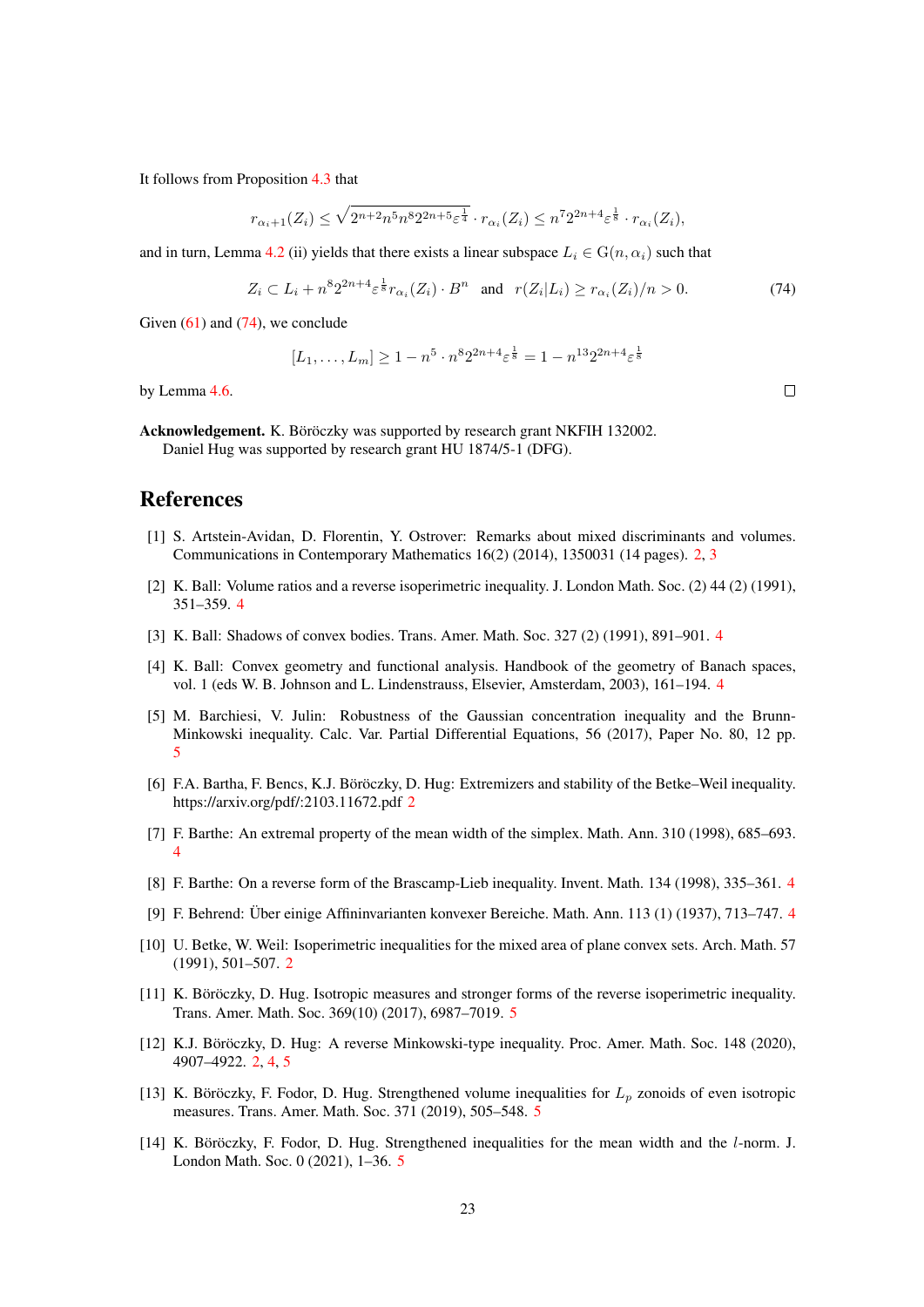- <span id="page-23-3"></span>[15] S. Brazitikos, F. McIntyre: Vector-Valued Maclaurin inequalities. Preprint (2021). https://arxiv.org/pdf/2102.05900.pdf [4](#page-3-2)
- <span id="page-23-14"></span>[16] M. Christ: An approximate inverse Riesz–Sobolev inequality, preprint, available online at [http://arxiv.org/abs/1112.3715,](http://arxiv.org/abs/1112.3715) 2012. [5](#page-4-3)
- <span id="page-23-1"></span>[17] D. Cordero-Erausquin, B. Klartag, Q. Merigot, F. Santambrogio: One more proof of the Alexandrov-Fenchel inequality. C. R. Math. Acad. Sci. Paris 357 (2019), no. 8, 676–680. [2](#page-1-2)
- <span id="page-23-8"></span>[18] V.I. Diskant: Stability of the solution of a Minkowski equation. (Russian) Sibirsk. Mat. Ž. 14 (1973), 669–673. [Eng. transl.: Siberian Math. J. 14 (1974), 466–473.] [4](#page-3-2)
- <span id="page-23-13"></span>[19] R. Eldan, B. Klartag: Dimensionality and the stability of the Brunn-Minkowski inequality. Annali della Scuola Normale Superiore di Pisa, Classe di Scienze (5) 13 (2014), 975–1007. [4](#page-3-2)
- <span id="page-23-17"></span>[20] A. Figalli, D. Jerison: Quantitative stability for the Brunn-Minkowski inequality. Adv. Math. 314 (2017), 1–47. [5](#page-4-3)
- <span id="page-23-10"></span>[21] A. Figalli, F. Maggi, A. Pratelli: A refined Brunn-Minkowski inequality for convex sets. Annales de IHP 26 (2009), 2511–2519. [4](#page-3-2)
- <span id="page-23-11"></span>[22] A. Figalli, F. Maggi, A. Pratelli: A mass transportation approach to quantitative isoperimetric inequalities. Invent. Math. 182 (2010), 167–211. [4](#page-3-2)
- <span id="page-23-9"></span>[23] H. Groemer: On the Brunn-Minkowski theorem. Geom. Dedicata 27 (1988), 357–371. [4](#page-3-2)
- <span id="page-23-7"></span>[24] H. Groemer: Stability of geometric inequalities. In: Handbook of convex geometry (P.M. Gruber, J.M. Wills, eds), North-Holland, Amsterdam, 1993, 125–150. [4](#page-3-2)
- <span id="page-23-21"></span>[25] P.M. Gruber: Convex and Discrete Geometry. Springer, 2007. [13](#page-12-7)
- <span id="page-23-20"></span>[26] H. Hadwiger: Vorlesungen über Inhalt, Oberfläche und Isoperimetrie. Springer, Berlin, 1957. [8](#page-7-5)
- <span id="page-23-16"></span>[27] P. van Hintum, H. Spink, M. Tiba: Sharp Stability of Brunn-Minkowski for Homothetic Regions. Journal EMS, accepted. [arXiv:1907.13011](http://arxiv.org/abs/1907.13011) [5](#page-4-3)
- <span id="page-23-15"></span>[28] P. van Hintum, H. Spink, M. Tiba: Sharp quantitative stability of the planar Brunn-Minkowski inequality. [arXiv:1911.11945](http://arxiv.org/abs/1911.11945) [5](#page-4-3)
- <span id="page-23-0"></span>[29] D. Hug, W. Weil: Lectures on Convex Geometry. Graduate Texts in Mathematics. Vol. 286. Springer Nature Switzerland AG, 2020. [1,](#page-0-0) [2,](#page-1-2) [8](#page-7-5)
- <span id="page-23-2"></span>[30] D. Hug, R. Schneider: Reverse inequalities for zonoids and their application. Adv. Math. 228 (2011), 2634–2646. [3,](#page-2-3) [4](#page-3-2)
- <span id="page-23-12"></span>[31] A.V. Kolesnikov, E. Milman: Local  $L_p$ -Brunn-Minkowski inequalities for  $p < 1$ . Memoirs AMS, accepted. [arXiv:1711.01089](http://arxiv.org/abs/1711.01089) [4](#page-3-2)
- <span id="page-23-19"></span>[32] K. Leichtweiß: Konvexe Mengen. Hochschultext. Springer, Berlin, 1980. [8,](#page-7-5) [13](#page-12-7)
- <span id="page-23-5"></span>[33] A.-J. Li, G. Leng: Mean width inequalities for isotropic measures. Math. Z. 270 (2012), 1089–1110. [4](#page-3-2)
- <span id="page-23-18"></span>[34] G. Livshyts: On a conjectural symmetric version of Erhard's inequality. https://people.math.gatech.edu/ glivshyts6/Liv-arxiv.pdf [5](#page-4-3)
- <span id="page-23-4"></span>[35] E. Lutwak: Selected affine isoperimetric inequalities. In: Handbook of convex geometry, North-Holland, Amsterdam, 1993, 151–176. [4](#page-3-2)
- <span id="page-23-6"></span>[36] E. Lutwak, D. Yang, G. Zhang: Volume inequalities for subspaces of  $L_p$ . J. Diff. Geom. 68 (2004), 159–184. [4](#page-3-2)